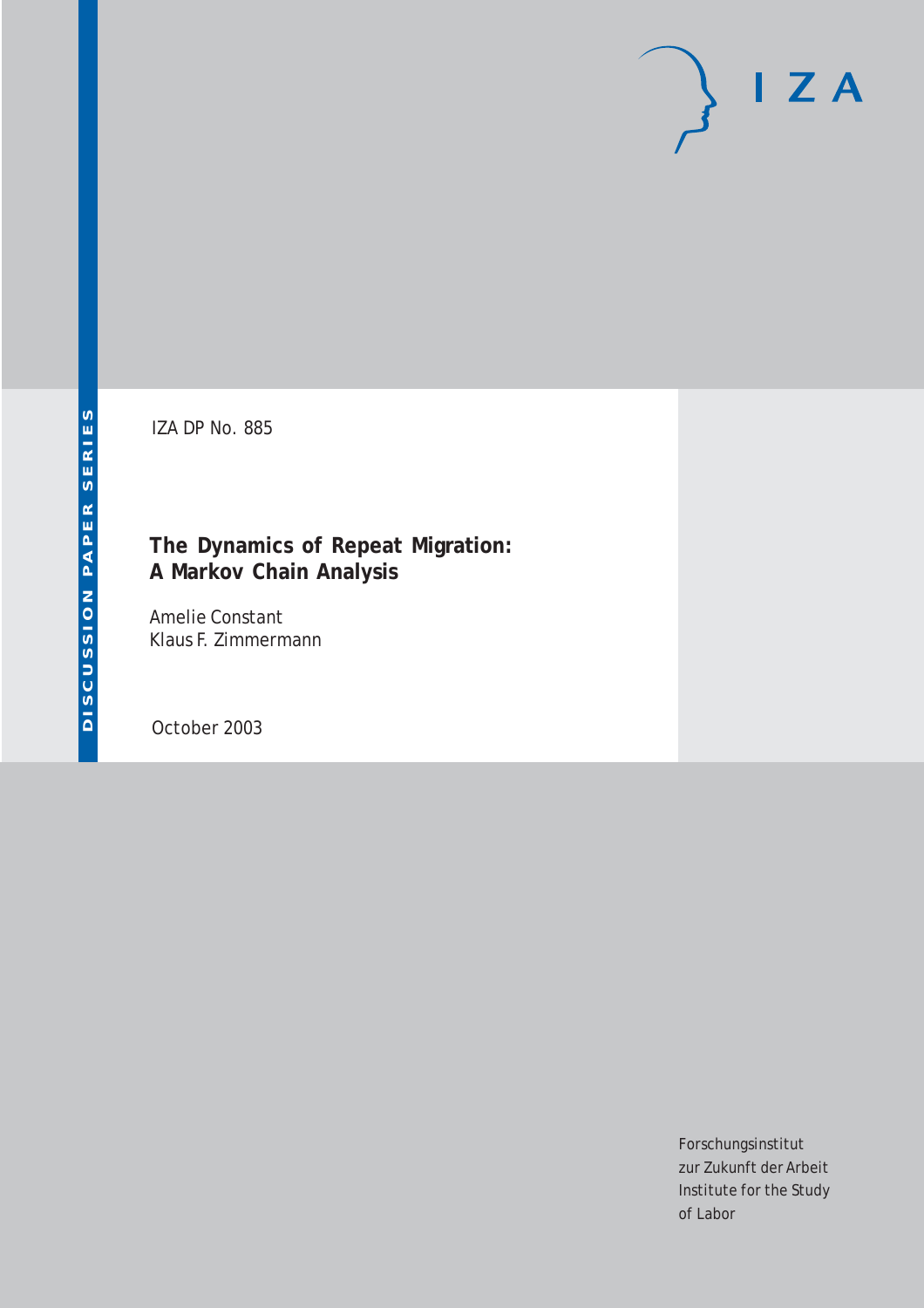# **The Dynamics of Repeat Migration: A Markov Chain Analysis**

## **Amelie Constant**

*University of Pennsylvania and IZA Bonn* 

## **Klaus F. Zimmermann**

*IZA Bonn, University of Bonn and DIW Berlin* 

Discussion Paper No. 885 October 2003

IZA

P.O. Box 7240 D-53072 Bonn Germany

Tel.: +49-228-3894-0 Fax: +49-228-3894-210 Email: [iza@iza.org](mailto:iza@iza.org)

This Discussion Paper is issued within the framework of IZA's research area *Mobility and Flexibility of Labor.* Any opinions expressed here are those of the author(s) and not those of the institute. Research disseminated by IZA may include views on policy, but the institute itself takes no institutional policy positions.

The Institute for the Study of Labor (IZA) in Bonn is a local and virtual international research center and a place of communication between science, politics and business. IZA is an independent, nonprofit limited liability company (Gesellschaft mit beschränkter Haftung) supported by Deutsche Post World Net. The center is associated with the University of Bonn and offers a stimulating research environment through its research networks, research support, and visitors and doctoral programs. IZA engages in (i) original and internationally competitive research in all fields of labor economics, (ii) development of policy concepts, and (iii) dissemination of research results and concepts to the interested public. The current research program deals with (1) mobility and flexibility of labor, (2) internationalization of labor markets, (3) welfare state and labor market, (4) labor markets in transition countries, (5) the future of labor, (6) evaluation of labor market policies and projects and (7) general labor economics.

IZA Discussion Papers often represent preliminary work and are circulated to encourage discussion. Citation of such a paper should account for its provisional character. A revised version may be available on the IZA website ([www.iza.org](http://www.iza.org/)) or directly from the author.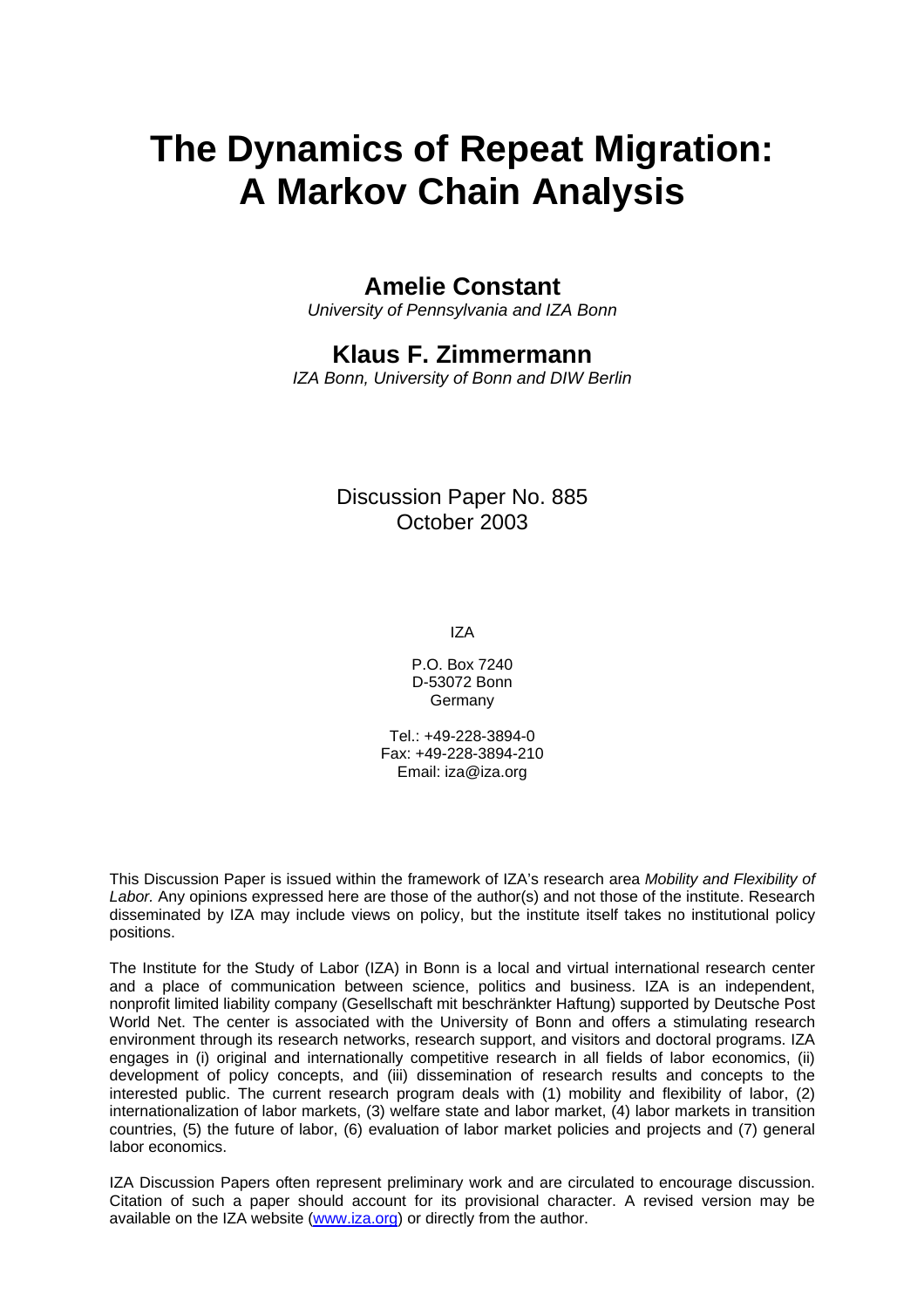IZA Discussion Paper No. 885 October 2003

## **ABSTRACT**

## **The Dynamics of Repeat Migration: A Markov Chain Analysis**[∗](#page-2-0)

While the literature has established that there is substantial and highly selective return migration, the growing importance of repeat migration has been largely ignored. Using Markov chain analysis, this paper provides a modeling framework for repeated moves of migrants between the host and home countries. The Markov transition matrix between the states in two consecutive periods is parameterized and estimated using a logit specification and a large panel data with 14 waves. The analysis for Germany, the largest European immigration country, shows that more than 60% of the migrants are indeed repeat migrants. The out-migration per year is low, about 10%. Migrants are more likely to leave again early after their arrival in Germany, and when they have social and familial bonds in the home country, but less likely when they have a job in Germany and speak the language well. Once out-migrated from Germany, the return probability is about 80% and guided mainly by remittances and family considerations.

JEL Classification: F22, J61, C25, C41, C44

Keywords: repeat migration, guestworkers, qualitative choice models, duration analysis, Markov chain analysis

Corresponding author:

Klaus F. Zimmermann IZA and Bonn University P.O. Box 7240 53072 Bonn Germany Tel.: +49 228 3894 200 Fax: +49 228 3894 210 Email: [Zimmermann@iza.org](mailto:Zimmermann@iza.org)

 $\overline{a}$ 

<span id="page-2-0"></span><sup>∗</sup> Presented at the annual meeting of the Society of Labor Economists (SOLE) in Toronto, Canada, September 2003. We thank Jennifer Hunt and other conference participants for many useful comments.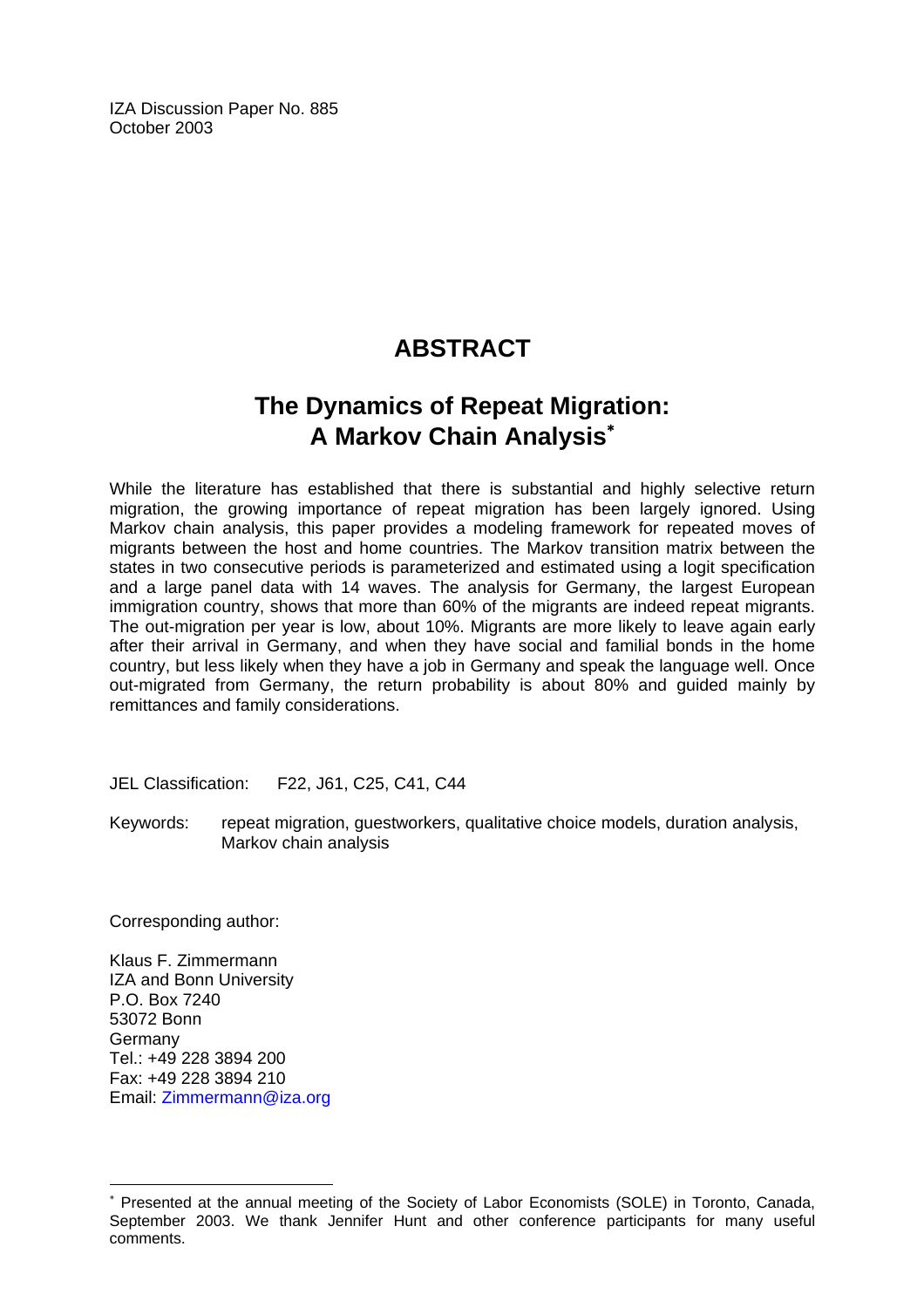#### **I. INTRODUCTION**

The literature on migration has established that return migration is considerable and highly selective. Early contributions in the demography literature have shown that about 30% of the foreign-born individuals in the United States out-migrate again within a decade or two after arrival (Warren and Peck, 1980; Warren and Kraly, 1985). Jasso and Rosenzweig (1982) found that emigration rates varied substantially by nationality (ranging from 20% to 50%) and concluded that both proximity to the United States and the relative attractiveness of the home country were good predictors of emigration. Another study on legal immigrants in the United States found that between 1960 and 1980 European immigrants were the most likely to emigrate, Asian immigrants were the least likely, and immigrants from the Western Hemisphere were in-between (Jasso and Rosenzweig, 1990).

Borjas' (1989) longitudinal study on the scientists and engineers in the United States found that emigration rates were sizable, and emigrants were characterized by poor labor market outcomes. Borjas and Bratsberg (1996) have confirmed the importance of outmigration from the United States. They studied the experiences of foreign-born individuals and found that return migration intensifies the type of selection that generated the immigration flow in the first place. In the 1980's, emigration rates were lower than before but still varied substantially by nationality, ranging from 3.5% for Asians to 34.5% for North Americans (Borjas and Bratsberg, 1996).

Dustmann (1996) has demonstrated the relevance of return migration in the European context, where out-migration had been much higher than in the United States due to legal restrictions and migration policies. For Germany, the largest immigration country in Europe, Bohning (1981) has estimated that more than two thirds of the foreign workers admitted to the Federal Republic of Germany between 1961 and 1976 eventually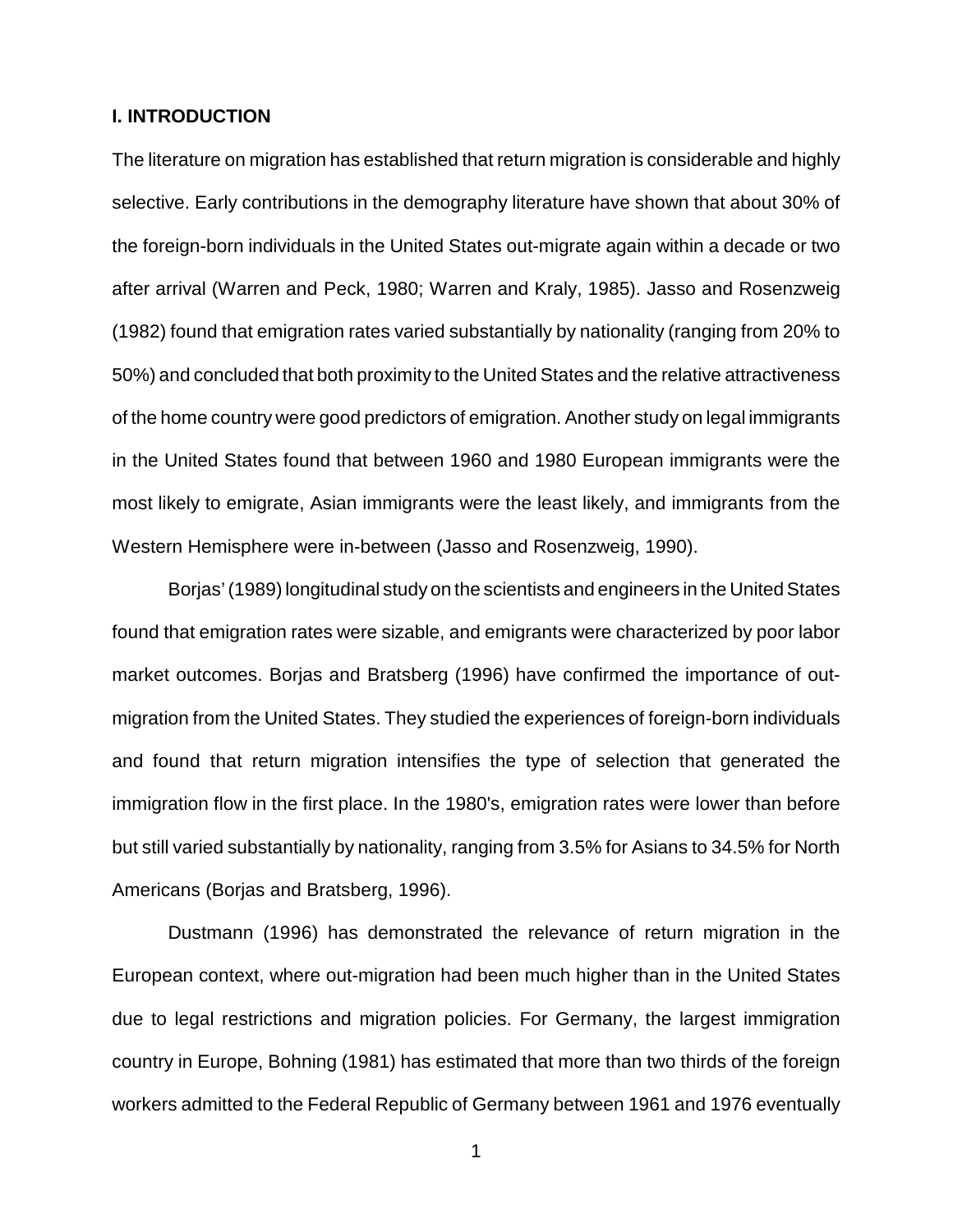returned home. The rates of return migration were particularly high for migrants from European Union countries, with 9 of 10 Italians, 8 of 10 Spaniards, and 7 of 10 Greeks ultimately going back. Those migrants who did not have the right to freely come and go returned in much smaller numbers. Over the same period, only 5 of 10 Yugoslavs and 3 of 10 Turks returned home. Constant and Massey (2003) documented an emigration rate of 18% for the guestworkers in Germany, and found that return migration probabilities are strongly determined by the range and nature of social and labor market attachments to Germany and origin countries. The odds of returning were the highest during the first five years since migration, grew higher toward retirement, and were high for remitters.

Once an out-migration has taken place, migrants are soon more prone to move again. The phenomenon of repeat migration has not been sufficiently studied. While there are some theoretical contributions to model this phenomenon, and there is some empirical research on repeat migration within the United States (an early example is DaVanzo, 1983), there is hardly any empirical evidence in the context of international migration. (See the overview introduction and the collected papers on repeat and return migration in Zimmermann and Bauer, 2002). An exception is the paper by Massey and Espinosa (1997), who established that Mexicans in the United States are indeed repeat migrants and showed that this phenomenon is even more common than return or onward migration. They found that repeat migration rises with prior experience in the United States, previous trips to the country, occupational achievements there, and is enhanced by the acquisition of migration-specific human capital. These results were stronger for documented than undocumented Mexicans, suggesting that holding legal documents facilitates repeat migration. Using count data models, Constant and Zimmermann (2003) demonstrated that immigrants in Germany are frequently moving out while returning later.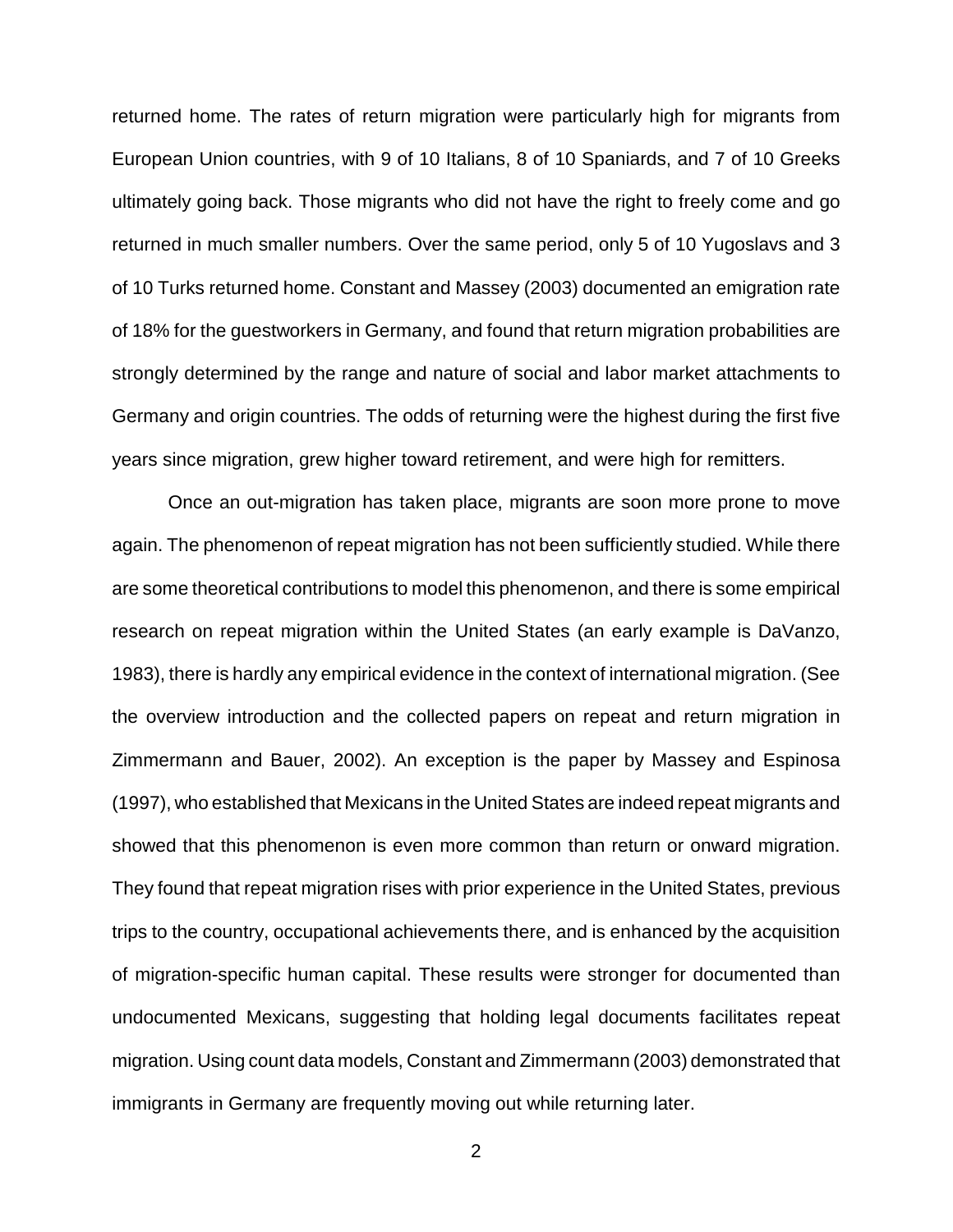Return migration might occur due to the (ex-post corrective) realization of suboptimal decisions or due to (ex-ante planning) predetermined intentions to return, and is, thus, viewed as a one-time event. Repeat migration - while it has the appearance of an indecisive perpetual move - might be a way of optimizing one's economic, social, and personal situation at every period as it might denote a preference for frequent locational changes in maximizing utility. Further, while the initial move to the host country is governed by uncertainty, repeat migration is operating under a complete information set.

In this paper we study the life-cycle probabilities of repeat migration. We conceptualize a repeat move as the move from the home country back to the host country, given that the initial move to the host country has taken place. We seek to identify the underlying factors that drive individuals to move in between countries. We determine how the transition probabilities vary overthe life-cycle of an immigrant. In particular, does repeat migration occur mainly during the younger years or does it persist throughout the immigrant's life? We control for gender differences, human capital, country of origin, social capital, and employment characteristics. We further compare the immigrants who stayed in the host country, the stayers, with the repeats or those immigrants who move from one country to another and back, or chronic movers.

Our paper extends previous research on return migration by studying life-cycle events among both male and female immigrants, and by modeling repeated moves. To achieve these goals we undertake a detailed discrete time event history analysis using a Markovian framework and a logit specification in a novel research setting. Markov chains have been successfully used in other areas before (Katsinis and Constant, 1995). In this approach we model the probability of moving in and out of Germany at each point in time as a function of human capital, labor market characteristics, demographic traits, and social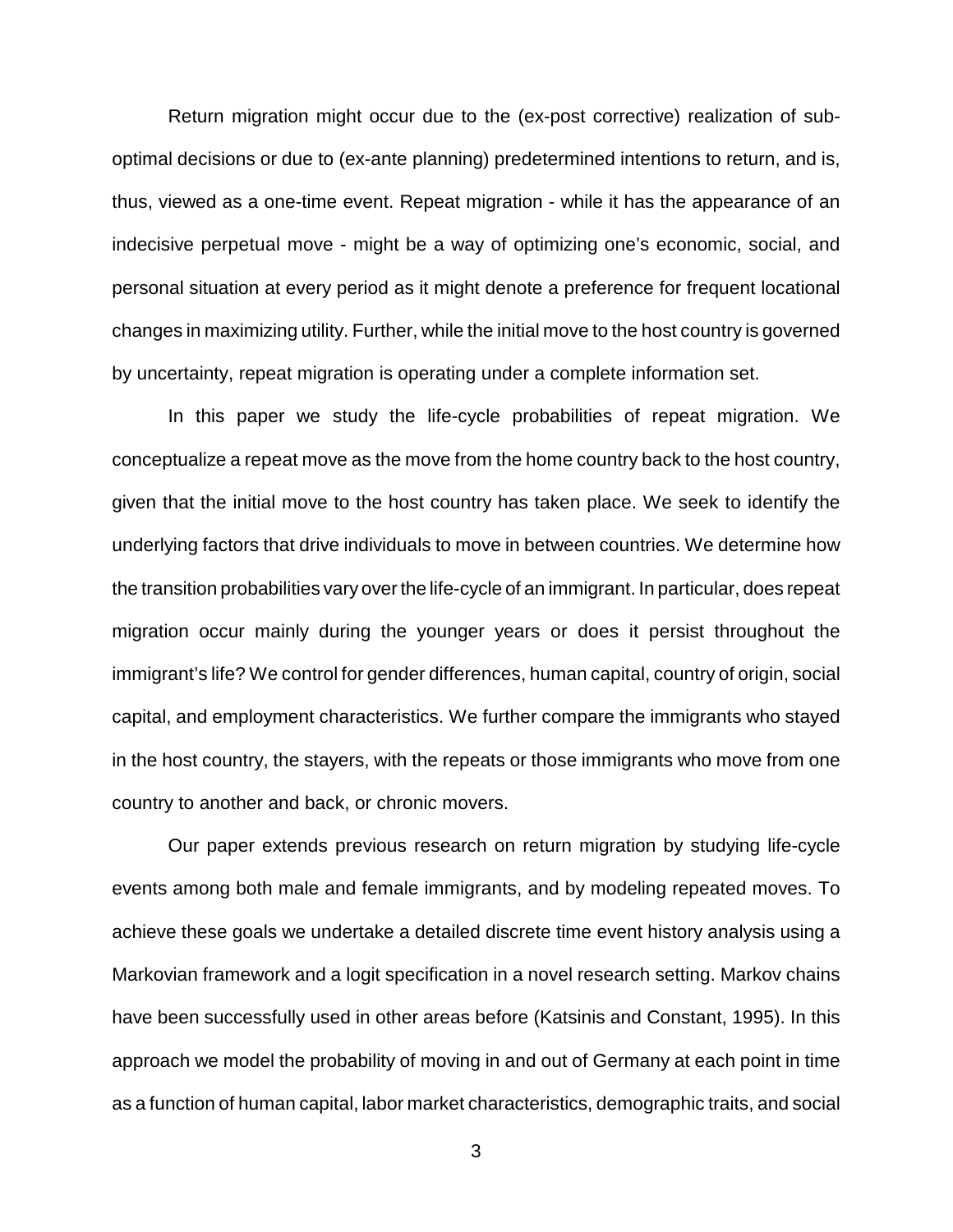and psychological ties to places of origin and destination.

Our empirical analysis is based on data on the German immigrant experience from the first 14 years of the German Socio-Economic Panel (GSOEP). Our analysis suggests that over 60% of the immigrants in Germany, the guestworkers, are actually repeat migrants. On average, they exit from and return back to Germany at least once. Our analysis of 33,493 person years of information confirms that repeat migration is selective. The odds of repeating the move are highest for males while human capital does not seem to play a significant role. Immigrants who are attached to paid employment in Germany are less likely to repeat migration. On the other hand, remittances and familial reasons are the driving force of repeat migration. At the same time, we find that country of origin is very important with immigrants from other European Union countries being the most likely to repeat migration. While the average annual out-migration is at a low 10%, the return probability is about 80% per year.

The rest of the paper is structured as follows: in Section II we outline the Markov modeling strategy of repeat migration and the empirical estimation of transition probabilities through logit models. In section III we present the data set, describe the construction of the variables employed, and explain the basic hypotheses for our empirical study. Section IV characterizes the sample used, and explains the econometric evidence. Lastly, Section V summarizes the paper and concludes.

#### **II. MODEL SPECIFICATION**

#### A. A MARKOVIAN MODELING FRAMEWORK

We model the movement of immigrants between Germany and the home country by a discrete-time discrete-space Markov process. We assume that the status of the immigrant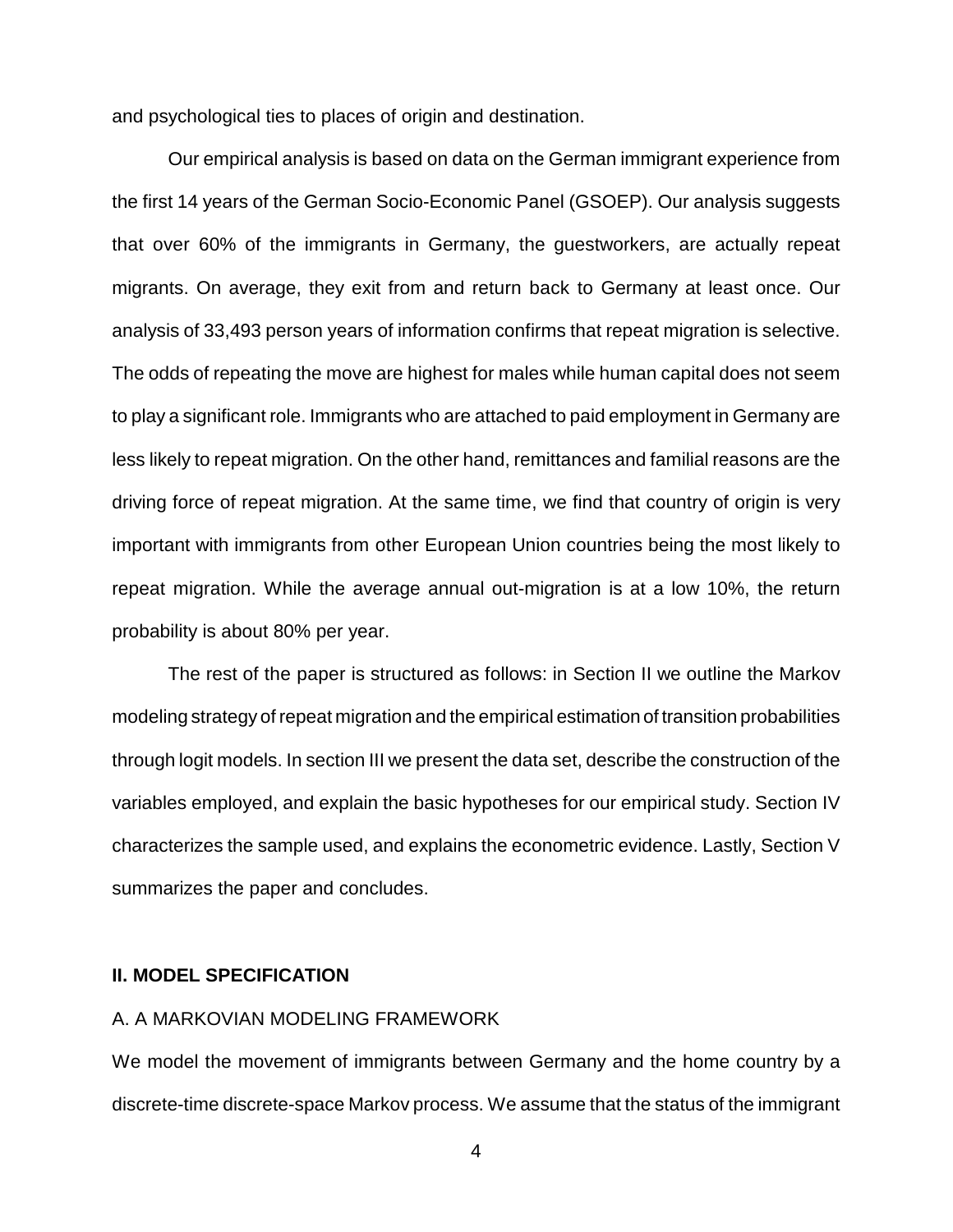at any period t is described by a stochastic process {E $_{\rm t}$ } that takes values in a finite discrete state space  $S = \{0, 1\}$ . A Markov chain is a sequence of random values whose probabilities at a time interval depends upon the value of the number at the previous time (Papoulis, 1984). We embody the idea that if an individual knows the current state, it is only this current state that influences the probabilities of the future state. At each time, the Markov chain restarts anew using the current state as the new initial state. We assume that this Markov chain has two states, 0 and 1, indicating that an individual is in Germany and in the home country respectively. The vector containing the long-term probabilities, denoted by  $\pi$ , is called the steady-state vector of the Markov chain.

The state probability (row) vector is:

$$
\pi = [\pi_0 \quad \pi_1] \tag{1}
$$

where  $\pi_0$ ,  $\pi_1$  are the probabilities that a person is in Germany or in the home country. Under the assumption that the system converges and is in steady-state, the state probabilities do not depend on the year of observation. This is the stationary distribution of the chain and satisfies the equation

$$
\pi = \pi * \mathbf{P} \tag{2}
$$

where

$$
\mathbf{P} = \begin{pmatrix} \mathbf{p}_0 & \mathbf{p}_1 \\ \mathbf{p}_2 & \mathbf{p}_3 \end{pmatrix} \tag{3}
$$

is the transition probability matrix with  $P_0 + P_1 = P_2 + P_3 = 1$ . Even if the system converges in the long run, the Markov chain equation does not need to hold in the short run. However, if this equation is closely applicable with real data this indicates that the Markov assumption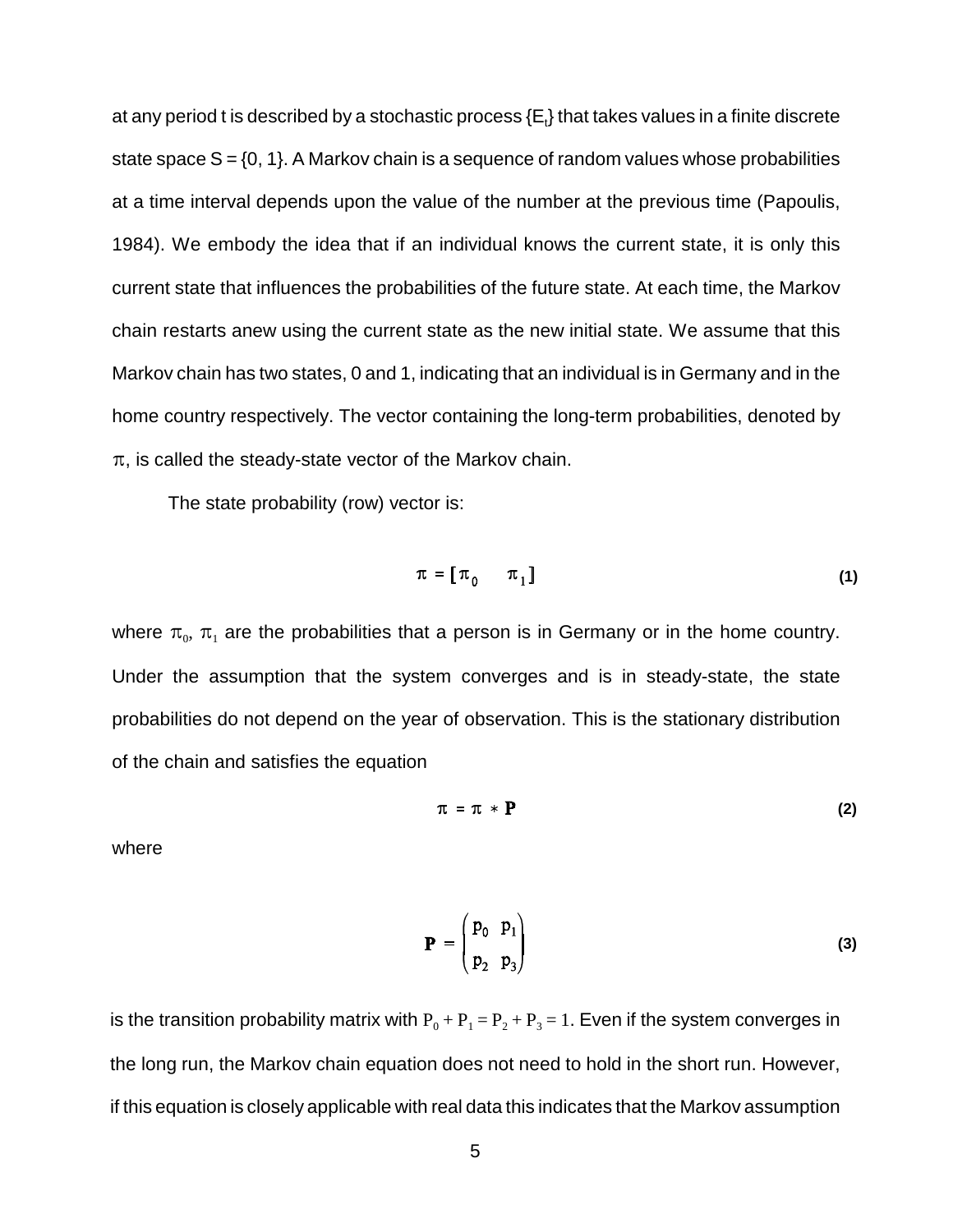is useful in describing reality. A transition probability is the commanding factor in a Markov chain. It is a conditional probability that the system will move to state 1 (or 0) in the next time period, given that it is currently in state 0 (or 1). The Markov chain obtains the much desired efficient estimates when the transition probabilities are properly determined.

The transition probabilities of an immigrant m from one state to the other or to the same state depend only on the current state, and on the socioeconomic characteristics of the individual,  $X_{m}$ . These independent variables are expected to affect the individual's probability of being in a given state. Specifically, we consider four distinct outcomes:  $P_0$  is the probability that an immigrant, who is in Germany in the current period, would tend to stay in Germany in the next period, while  $P_1$  is the probability that an immigrant, who is in Germany in the current period, would tend to return to his home country in the next period. Similarly,  $P_2$  denotes the transition probability that an immigrant, who returned to his home country from Germany and who is currently in his home country, will return back to Germany in the next period, and  $P_3$  denotes the transition probability that an immigrant, who is currently in his home country will stay in the home country. Given the adding-up constraints  $P_0 = 1 - P_1$  and  $P_3 = 1 - P_2$ , we need to model only  $P_1$  and  $P_2$ .

We assume that individuals have a myopic foresight and they maximize their utility at every period given the state they are at currently. We assume a discrete time process where a person's status is a random process in time. The Markov approach is, then, an appropriate representation of the structure of the behavioral process of repeat migrants. The key feature of this model is that the future state depends solely on the current state.

#### B. MODELING THE TRANSITION PROBABILITIES

To estimate the transition probabilities  $P_1$  and  $P_2$  as they are explained by the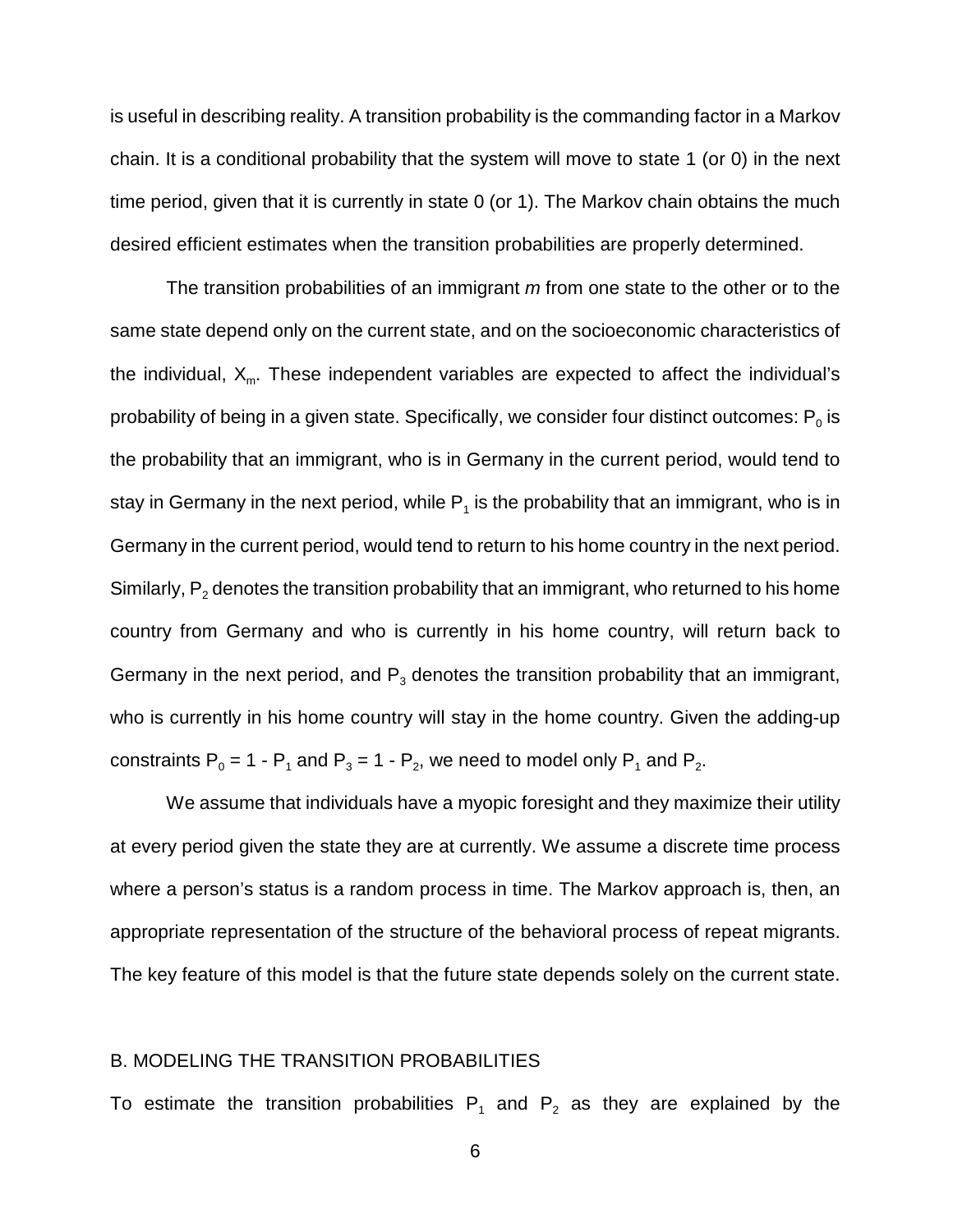characteristics, X, of the individuals of the population under study we employ two binomial logits. The idea is that individuals have four choices but only two choices are effective at any time, depending on where they are located. When they are in Germany, the choice to go from their home country to Germany is conceptionally irrelevant. Therefore, we model their behavior separately, depending on which country they are in. In the first place, we estimate a logit on the probability to return to the home country or to stay in Germany, given that the immigrants live in Germany. Second, we estimate the probability to return to Germany from the home country or to stay in the home country, given that the immigrants have returned to the home country and live in the home country.

The closed form for the probability that a person will move from one state to the other from time t to t+1 then is:

$$
P(E_{t+1}=i|E_t=j) = \frac{e^{\beta_{ij}'X_{mt}}}{\sum_k e^{\beta_{ik}'X_{mt}}} \qquad i,j,k=1,2 \qquad \forall t \qquad (4)
$$

with  $\beta_{11} = \beta_{22} = 0$ ,  $\beta_{12} = \beta_1$ , and  $\beta_{21} = \beta_2$ . The characteristics in X will help us explain how a person evolved into getting to that specific state and how his or her choice is influenced for the next move, whereas X may or may not be changing over time. Lastly, we calculate the steady probability vector  $(\pi)$  to find the probability that an individual is in a certain state.

To sum-up: The Markov chain approach assumes that the transition probabilities are fixed. Then, any well-behaved empirical state probability vector converges quickly to its steady-state value to fulfill equation (2). However, at the level of the individual, the transition probabilities can be estimated using micro data. Hence, the Markov chain approach we are suggesting takes the estimated transition probabilities from equation (4) as predetermined for the next move. The pre-determined transition probabilities may evolve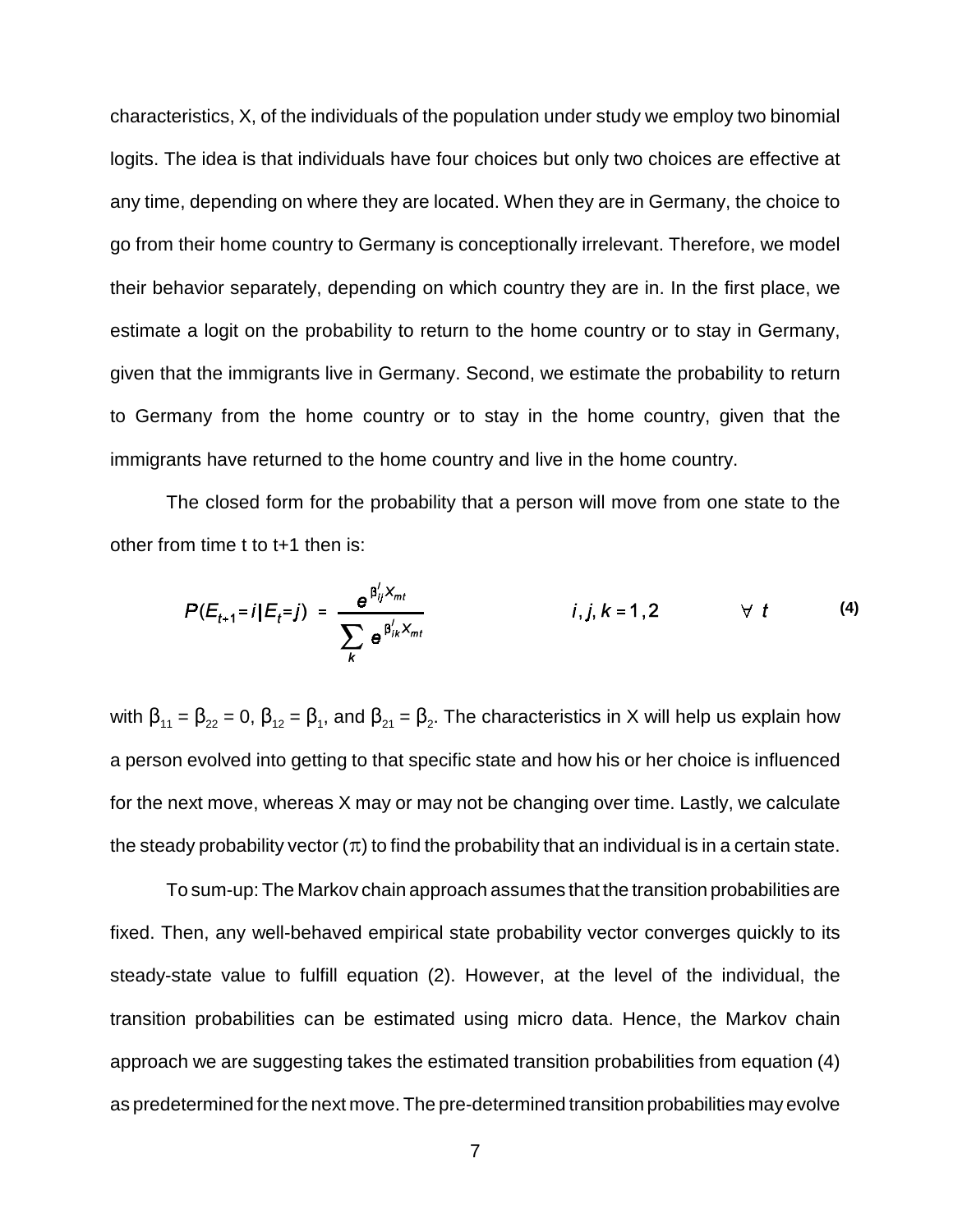over time following the structure of the real population under study.

#### **III. DESCRIPTION OF THE DATA SET, VARIABLES, AND HYPOTHESES**

#### A. The GSOEP

The German Socioeconomic Panel (GSOEP), administered by DIW Berlin, is a nationally representative survey in Germany that started in 1984 in the former Federal Republic of Germany with a sample of about 12,000 respondents, 3,000 of whom were legal immigrants. The latter were those living in a household whose head was from Italy, Greece, Spain, Yugoslavia, or Turkey - the so-called guestworkers. The GSOEP is an ongoing longitudinal database that annually interviews all persons aged 16 or older. It contains rich socioeconomic information on both native Germans and legal immigrants. Since the 1990 reunification, the sample had broadened to incorporate all Germans - West and East. In 1996 the immigrant data base was expanded to include immigrants from other countries, especially eastern Europeans. The most important features of the GSOEP are that it oversamples guestworkers, and that it provides excellent information on their preimmigration experiences, their degree of socio-political integration into the German community, and documents actual return migration (SOEP Group, 2001).

The GSOEP is especially suited for analyzing emigration probabilities because it has a good record of following individuals who move within Germany, and a good record of tracking immigrants who returned back to Germany after they had gone to their homeland. Temporary drop-outs or persons who could not be successfully interviewed in a given year are followed until there are two consecutive temporary drop-outs of all household members or a final refusal. The longitudinal development of the database is influenced by demographic and field-related factors.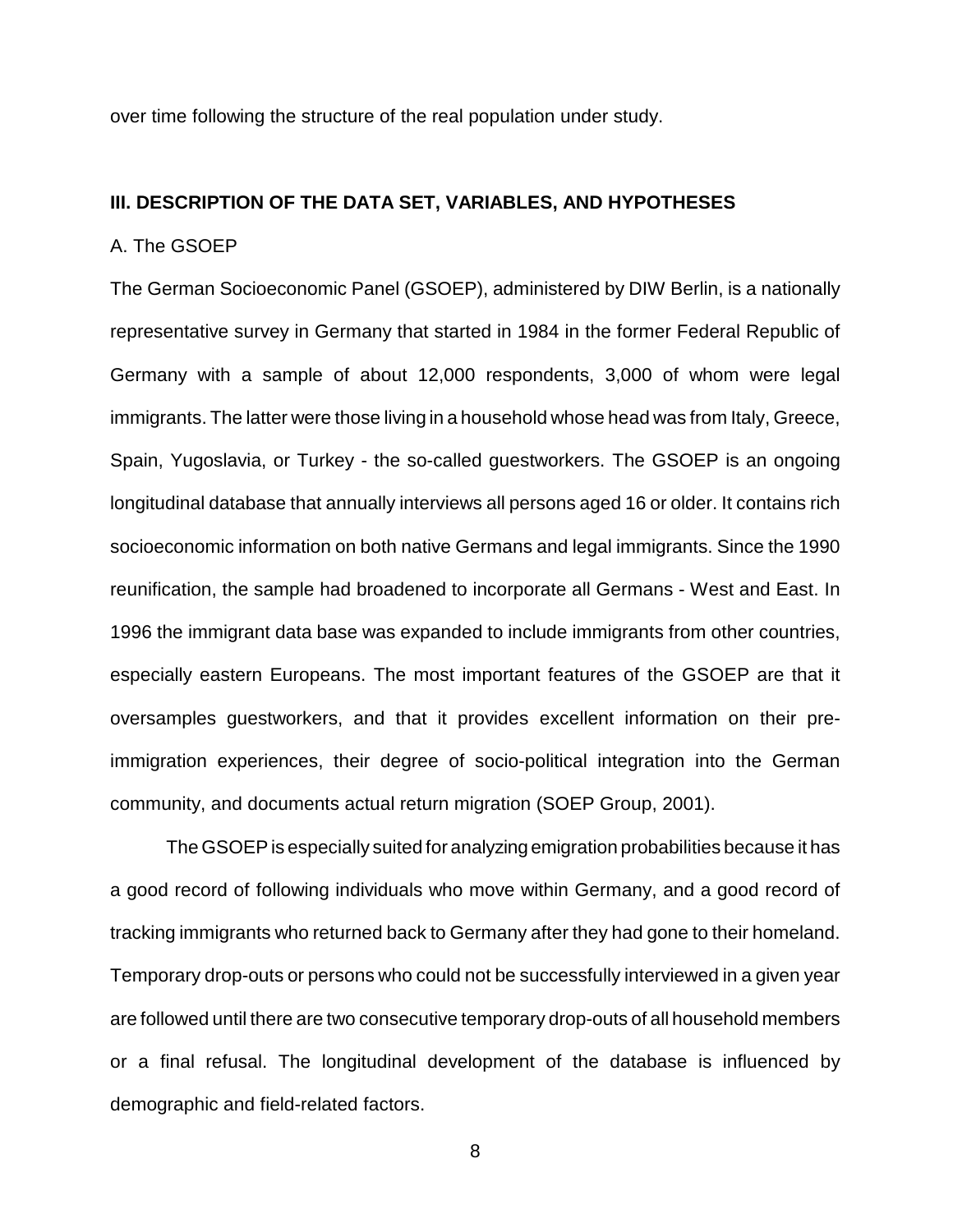The guestworker sample of the GSOEP forms the basis of our empirical analysis. Specifically, we consider the guestworker population in Germany during the period 1984- 1997. Each year we exclude immigrants on active military duty because military personnel follow different moving trajectories and may skew our emigration estimates. There were only a dozen such exclusions over the entire panel. Our sample contains all individuals over 16 years of age who were successfully interviewed in a given year. This longitudinal sample contains 4,613 guestworkers, of whom 2,382 are men and 2,231 are women. Out of these migrants, we document 2,857 repeat migrants or migrants who have exited Germany at least once. They constitute 62% of the guestworker sample. Table 1 presents the yearly sample observations and the final longitudinal sample by gender.

#### TABLE 1 ABOUT HERE

To implement the event history analysis we restructured the GSOEP data into "person-years," which became the effective unit of our analysis. A person-year is a oneyear fraction of a person's life during which the event in question (a move to another country) may or may not occur. Each yearly fraction of a person's life is treated as a distinct observation. The person-year file contains information about the occurrence or nonoccurence of the event, as well as the values of relevant independent variables (with or without temporal variation); it is the life history of each person. However, it is not necessary that every person experiences the event.

The final person-year file has 33,493 observations, representing detailed longitudinal histories of immigrants' experiences and behavior from the moment immigrants entered the sample until emigration, death, or the final survey date. The variables we employ in our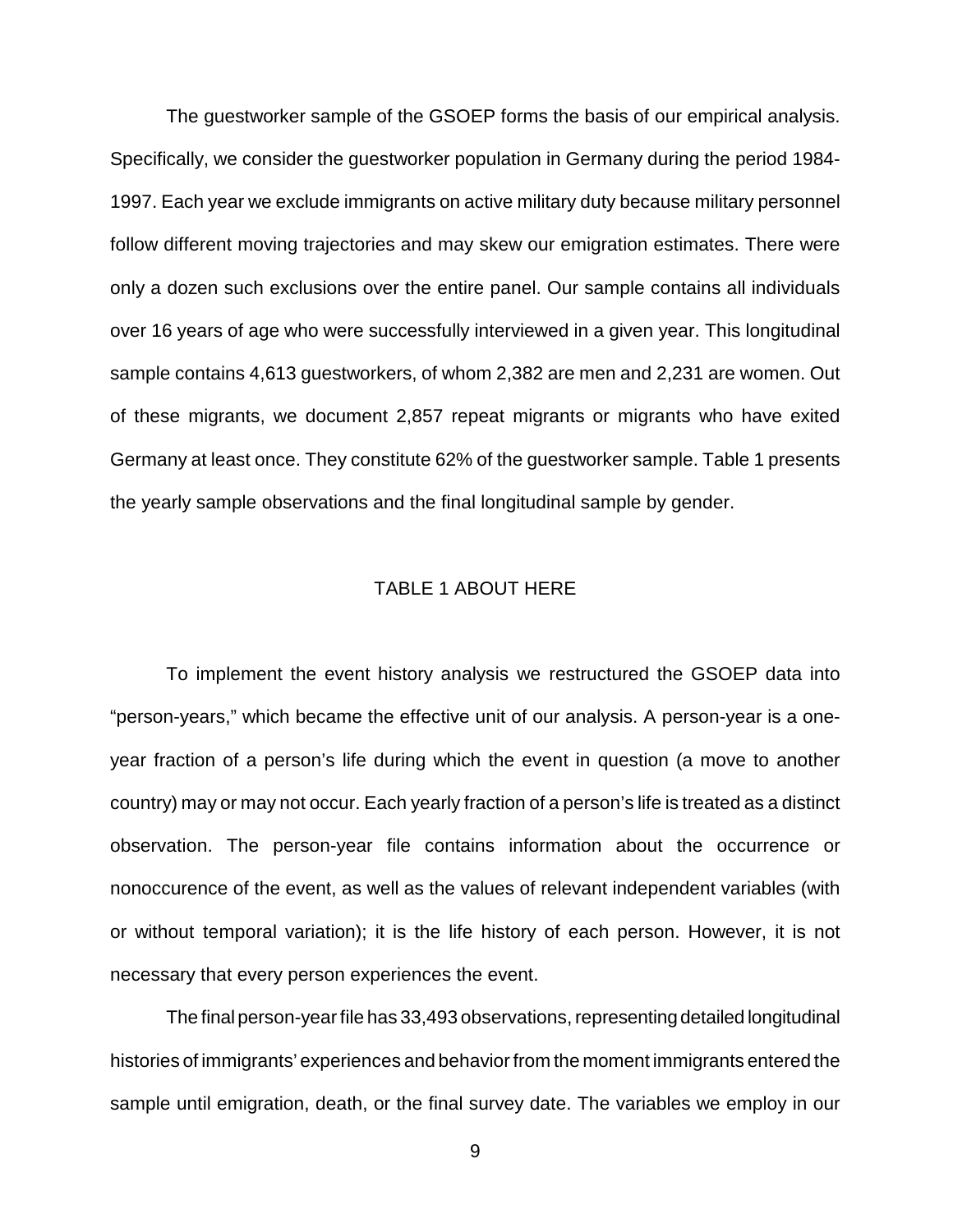analysis may either be fixed or time-varying. The variables that change from year to year include age and years since first arrival. Those variables that are referring to fixed characteristics, such as gender, education before migration, and ethnicity, remain constant over person-years.

#### B. VARIABLES AND HYPOTHESES

Table 2 shows the construction and the coding of the dependent variable following the Markovian approach. The dependent variables in the logit specification are the transition probabilities  $P_1$  and  $P_2$ . These transitions are distinct choices conditioned on the current state. Recall that by construction  $P_0 = 1 - P_1$  and  $P_3 = 1 - P_2$ , since these are conditional probabilities. Therefore, it is sufficient in the sequel to model only  $P_1$  and  $P_2$ . We implement this by coding two dummy variables which measure whether there was a repetitive move or not.

#### TABLE 2 ABOUT HERE

The transitions are driven by behavior based on individual characteristics and exogenous forces. Hence, a standard set of human capital and socioeconomic status (SES) measures are entered as covariates in the model. Our main interest is in how these characteristics influence individual migrants to make the transition from one state to the other. Human capital is captured by education, language, and exposure to Germany. The education variable includes both pre- and post-migration education. For education in Germany we consider three levels of education: (1) primary-secondary education, (2) higher education, and (3) no schooling in Germany, which is the omitted category. These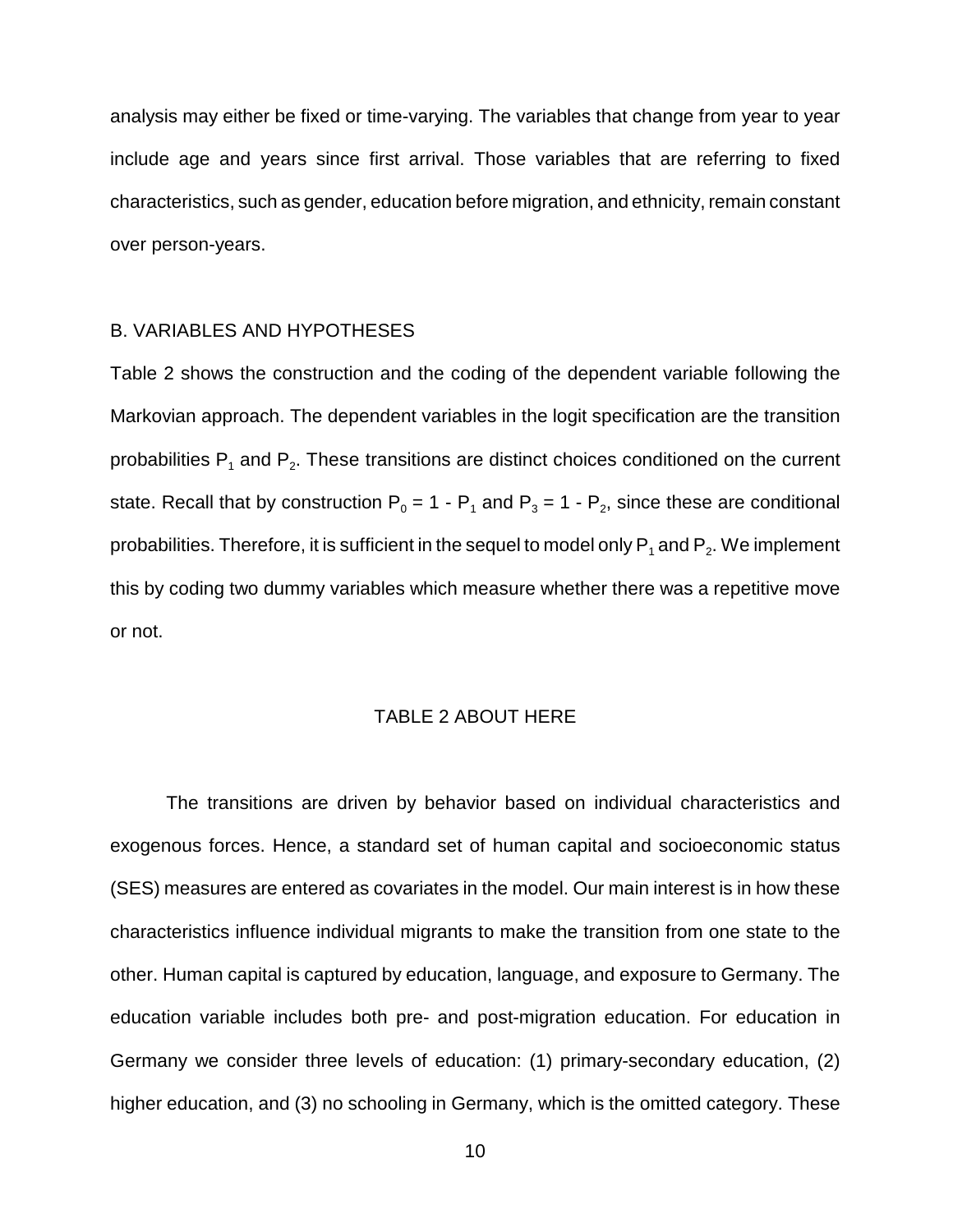levels denote terminal degrees. To capture the specificity of the German educational system we include vocational training as a separate variable, measuring whether the respondent has an apprenticeship training or a university degree. An apprenticeship training is a unique feature of Germany's educational system and an important part of formal education for non-university goers, who want to access skilled jobs. This is a better measure of human capital because in addition to formal education it includes the effect of training on occupational attainment. Vocational training defines the potentiality of a job.

In principle, according to the human capital theory, we expect that better educated individuals will be more mobile and will have a higher probability to migrate. However, this applies mostly to general education. Human capital specific to Germany may not be easily portable outside of Germany. Speaking the German language fluently not only facilitates every day transactions but it increases one's chances of finding a job and being integrated and accepted. We expect that immigrants who are fluent in German will be more likely to stay in Germany. However, speaking German can also be a valuable skill in the guestworker countries, especially countries that live out of tourism. Regarding the repeat migration decision, we expect that those immigrants who have been schooled and trained in Germany and who speak German fluently will be more likely to come back to Germany after they have emigrated to the home country.

Education in the home country is a continuous variable for the years of schooling and includes vocational training. We expect that those migrants who have been schooled and trained in their home country will have a higher probability to go back to their home country from Germany because they posses the necessary country specific skills and will go through a smoother adjustment upon return. Years since first arrival, the chief variable in all immigrant studies, is a continuous variable that captures the exposure to the German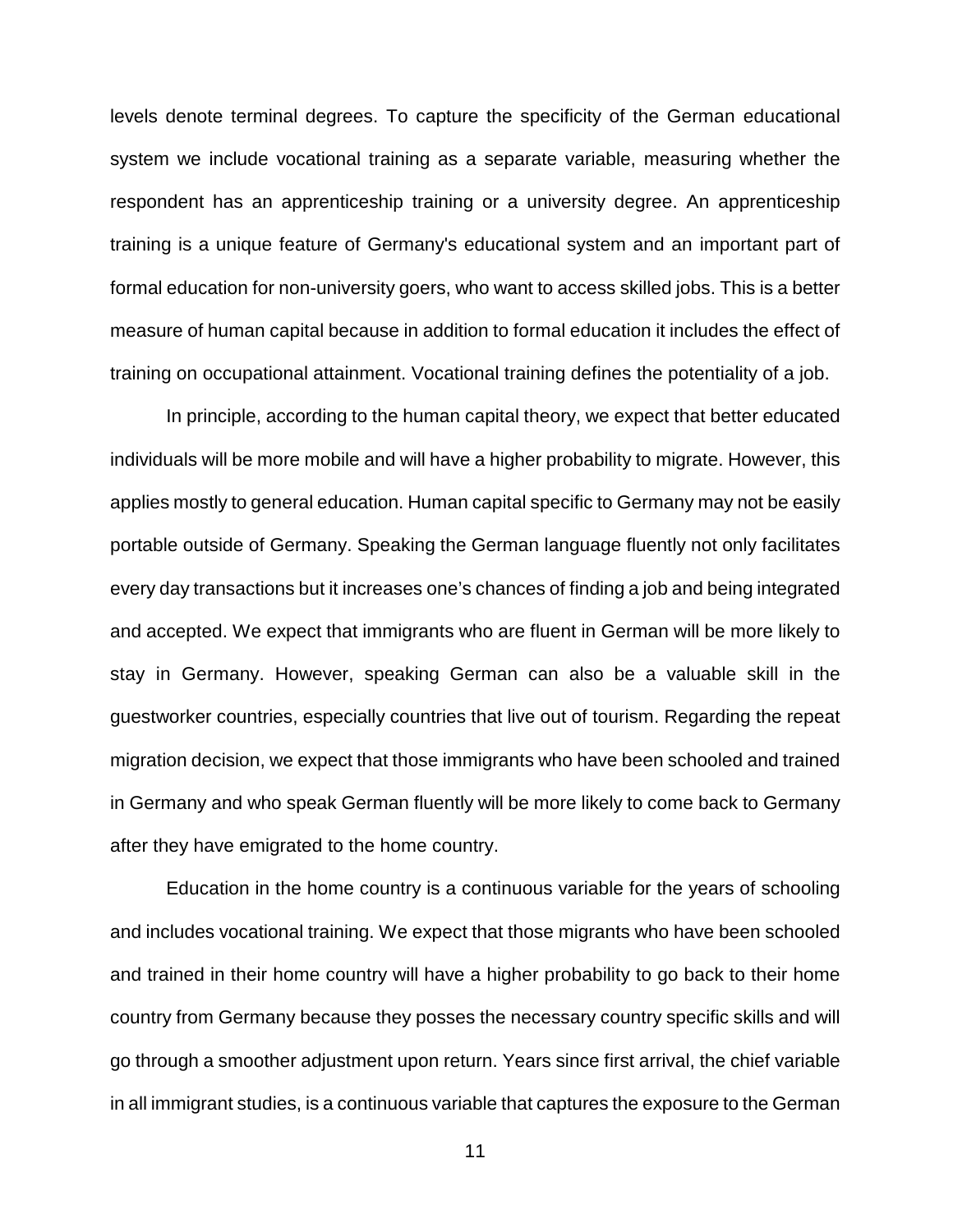way of living and working. This variable encompasses knowledge about the labor market, the culture, the social conduct, and the institutions in a cumulative way. In theory, the more years one has spent in Germany the more likely one is to assimilate and integrate in Germany, and subsequently, to want to stay in Germany. At the same time, the longer years since first arrival can fade one's memory about the realities in the home country. We expect that longer years since first arrival will deter an immigrant from repeat migration. Put differently, the "newcomers" to Germany will have a higher probability to repeat migrate.

Having a job in Germany and the socioeconomic prestige of that job are two other determinants of repeat migration. They indicate attachment, integration, and success in the labor market. For the socioeconomic prestige of the job we use Treiman's international prestige scale that defines the actuality of the job. We expect that those immigrants who have a secured job in Germany will be less likely to repeat migration. For those immigrants who have managed to move up the socioeconomic ladder, as indicated by a higher Treiman score, we expect a higher likelihood of repeat. Higher ranking jobs render individuals more mobile because the dynamics of transferability are higher.

Remittances have been documented by the literature to be the driving force of migration, especially, of the guestworker type. The underlying motive is to work in Germany to earn money and to send money back home. Immigrants who remit money to their home country express a strong will to keep the bond with the home country alive and to go back to the home country. We expect to find that remittances will increase the likelihood of return migration from Germany, as they will increase the likelihood of returning back to Germany from the home country. Remittances will, thus, make immigrants more prone to repeat migration. Home ownership and German citizenship pertain to the determination and commitment one has to accept Germany as one's own country and to put down roots. For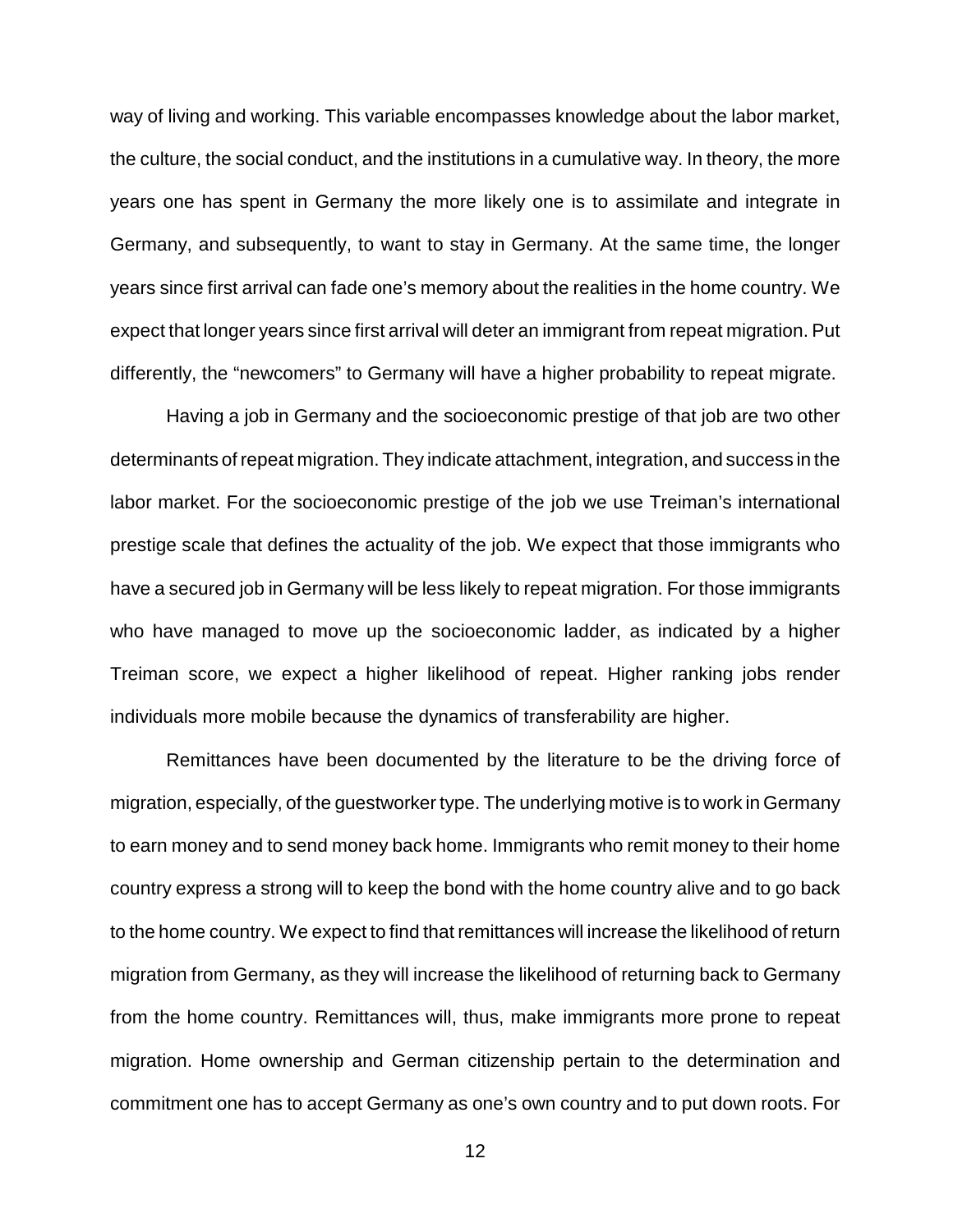these two variables, we expect a negative correlation with the probability to go back to the home country from Germany, and a positive correlation with the probability to go back to Germany from the home country.

We employ marital status as another determinant of repeat migration. Here, we model being married or not (in Germany) and being married or not with the spouse living in the home country. Similarly, we distinguish between having young children in the household in Germany, and having children in the home country. We conjecture that the immigrants who have left their spouses and children in the home country will be more likely to be repeat migrants. This suggests that these individuals are more economic migrants, who go abroad to work and earn money to take care of their household in their home country.

We lastly consider the country of origin impact. We hypothesize that immigrants from different countries of origin will exhibit different repeat migration patterns. We classify immigrants from Greece, Italy, and Spain as European Union nationals, and we separate them from Turks and ex-Yugoslavs. Specifically, we expect that immigrants from European Union countries will have a higher likelihood to repeat migration between Germany and the home country because of the free labor movement within the European Union countries. European Union nationals can choose a country and can find a job easier. In contrast, Turks and nationals from the former Yugoslavia should have a lower probability to repeat migration because their re-entry into Germany is not unfettered.

#### **IV. EMPIRICAL FINDINGS**

#### A. CHARACTERISTICS OF THE SAMPLE POPULATION

Table 3 presents the selected sample characteristics from the year before the immigrants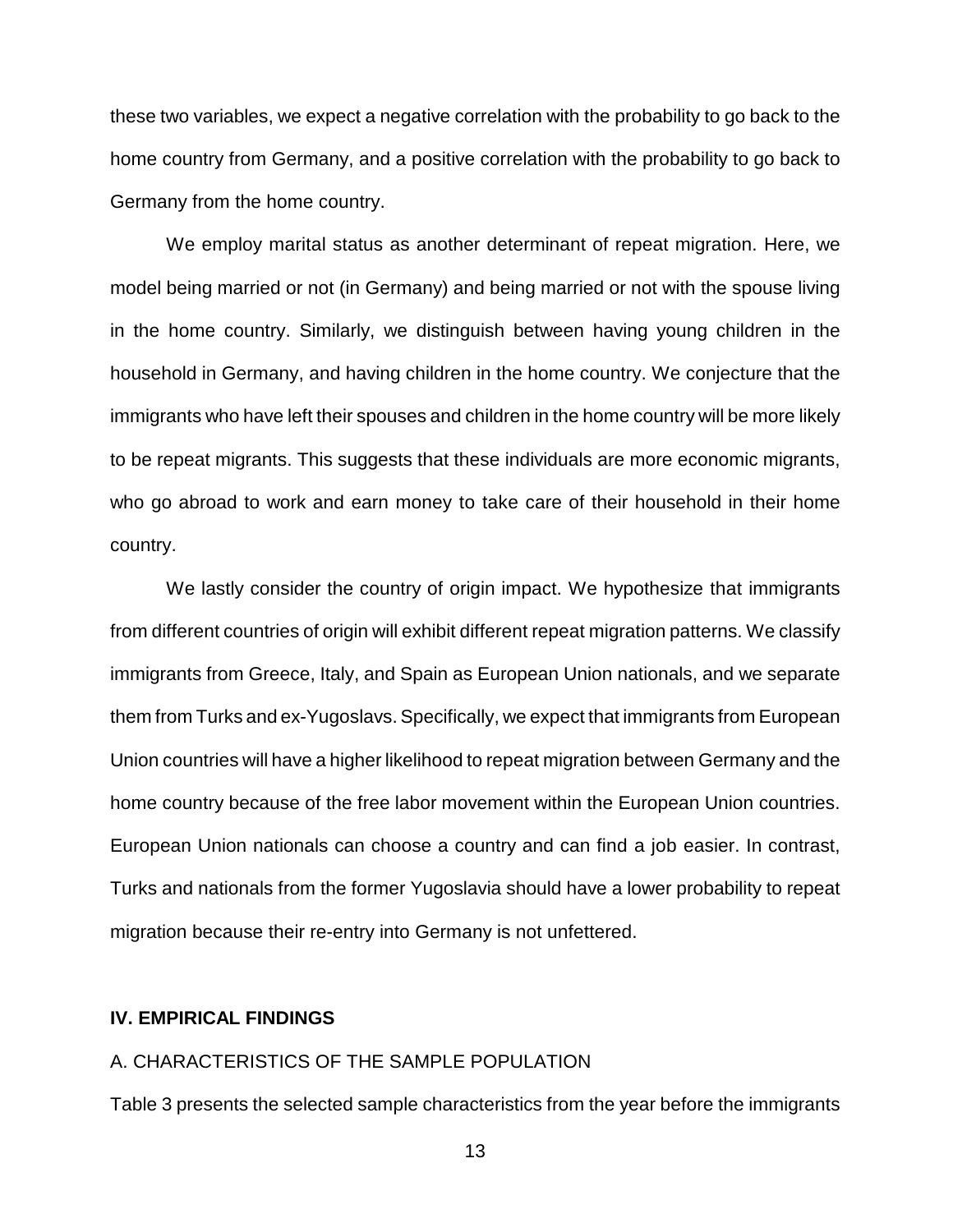undertook their first repeat move. These summary statistics are based on the panel data set and are calculated separately for the immigrants who did not leave Germany to go back to their home countries, the stayers, and for the immigrants who left Germany at least once throughout the panel, the repeats. A repeat move is defined as a move from Germany to the home country and back into Germany.

#### TABLE 3 ABOUT HERE

The average repeat migrant in our sample has at least one repeat move and has been in the panel for half the time as the average stayer. Comparing the repeats to the stayers we see that there are differences with respect to age, education, labor market attachment, remittances, home ownership, marital and citizenship status. In effect, we find that the average repeat migrant is older than the average stayer. When we look into specific age groups, we find that a much higher percentage of the repeats are in the 25-64 and over 65 age groups. Regarding their education acquired in Germany, a larger percentage of the repeat migrants never went to school in Germany and a smaller percentage of them has invested in higher education, compared to the stayers. In fact, repeat migrants are by 53% less in the higher education category, and are less fluent in German by 18%.

These raw statistics also point to a difference in labor market attachment. It is interesting that repeat migrants exhibit a stronger commitment to the labor market, i.e. they are more likely to be labor migrants. A larger percentage of the repeat migrants are working full time in Germany (49% as opposed to 44% among the stayers) and a lower percentage of them are unemployed. However, they rank at the same occupational prestige scale as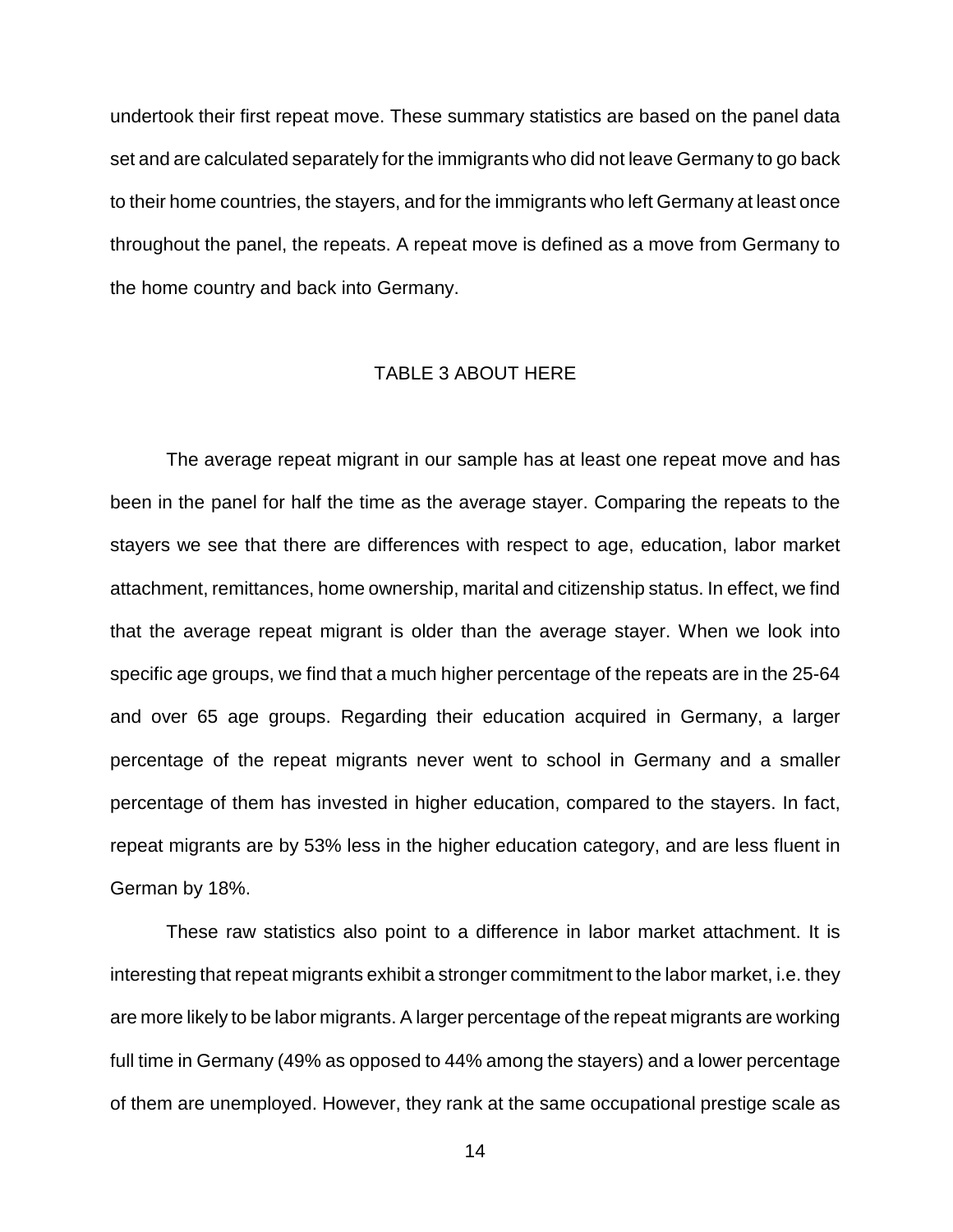the stayers. Almost a quarter of the repeat migrants remit money to their home country, a much larger percentage than the stayers. This shows that repeat migrants keep strong ties to the country of origin. Repeat migrants also exhibit a lower interest in acquiring the German citizenship, and in acquiring wealth in Germany as indicated by home ownership.

Further, not only a higher percentage of the repeats are married, but a higher percentage of them have a spouse in the home country. Naturally, a higher percentage of the repeats also have children in the home country. This further suggests that repeat migrants have managed to maintain a strong kinship link throughout their immigrant career in Germany. For the time being, these migrants tend to treat Germany as the country of employment and their home country as the country of having a "home" and a family. However, it is unclear and open to study how this family component evolves over time. Is Germany becoming also the "home" country after time passes and the family follows the migrant, or is the migrant finally returning home from Germany? The key question is whether the absorbing state is Germany or the country of origin.

Lastly, the overwhelming majority of the repeat migrants are from the European Union, namely Italy, Greece, and Spain. In contrast, nationals from the former Yugoslavia are less likely to be in the repeats category (14% versus 18% among the stayers).

In general, these characteristics show that although the immigrants who repeatedly cross the borders are more likely to be employed and, indeed full-time employed, they do not feel attached to the German sociocultural society, while they have maintained strong ties with the countries of origin.

In Table 4 we present the transition probabilities calculated experimentally from the raw data. This table shows that the transition probabilities are  $P_1 = 0.096$  and  $P_2 = 0.844$ . Clearly, the probability to make the transition from Germany to the home country,  $P_1$  is at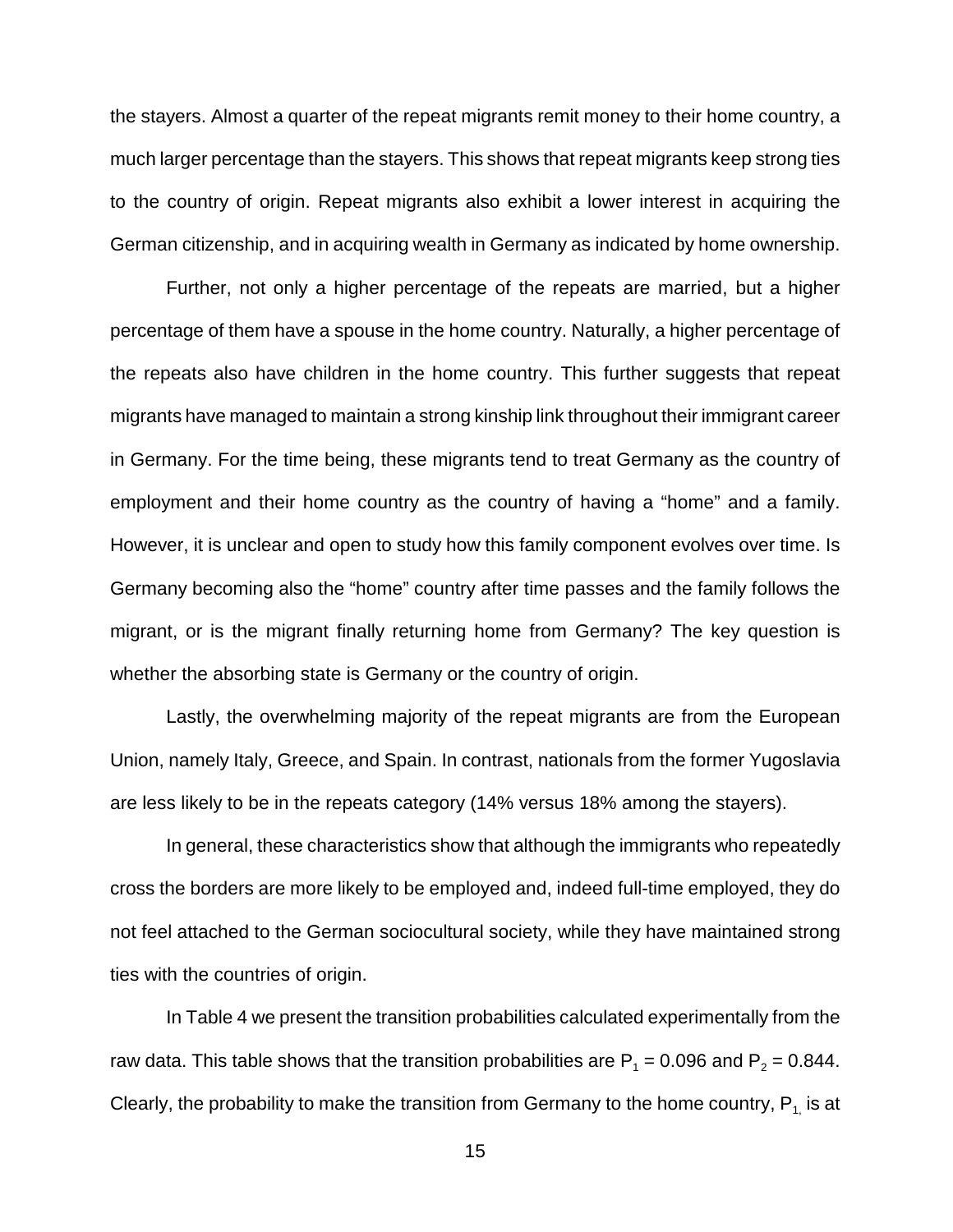a low 10% while the probability to make the transition from the home country to Germany,  $P_2$ , is at a high 80% in the sample average. Further, from the raw data we calculated the average initial state distribution vector as  $\pi = [\pi_0 \quad \pi_1] = [0.979 \quad 0.021]$ . Applying the Markov chain equation the calculated estimates of the steady state probabilities after the transition are:  $\pi^*$  = [0.902 0.098]; this is nothing else than the average state probabilities from the raw data after the transition. These numbers are sufficiently close to  $\pi$  to make us believe that the Markov chain specification is an appropriate representation for our repeat migration setting.

#### TABLE 4 ABOUT HERE

#### B. ESTIMATION RESULTS

In Table 5 we present the results on the transition probabilities conditioned on the current state. In the first column  $(P_1)$  we present the log-odds of choosing to go to the home country as opposed to choosing to stay in Germany, and the odds ratios of that choice. The second column  $(P_2)$  pertains to the current state being in the home country. Here we present the log-odds of choosing to go back to Germany as opposed to choosing to stay in the home country, and the odds ratios of that choice. Standard errors are reported underneath the coefficients and the asterisk denotes a 5% significance from a one-sided test. In the following we concentrate our discussion around the statistically significant coefficients.

#### TABLE 5 ABOUT HERE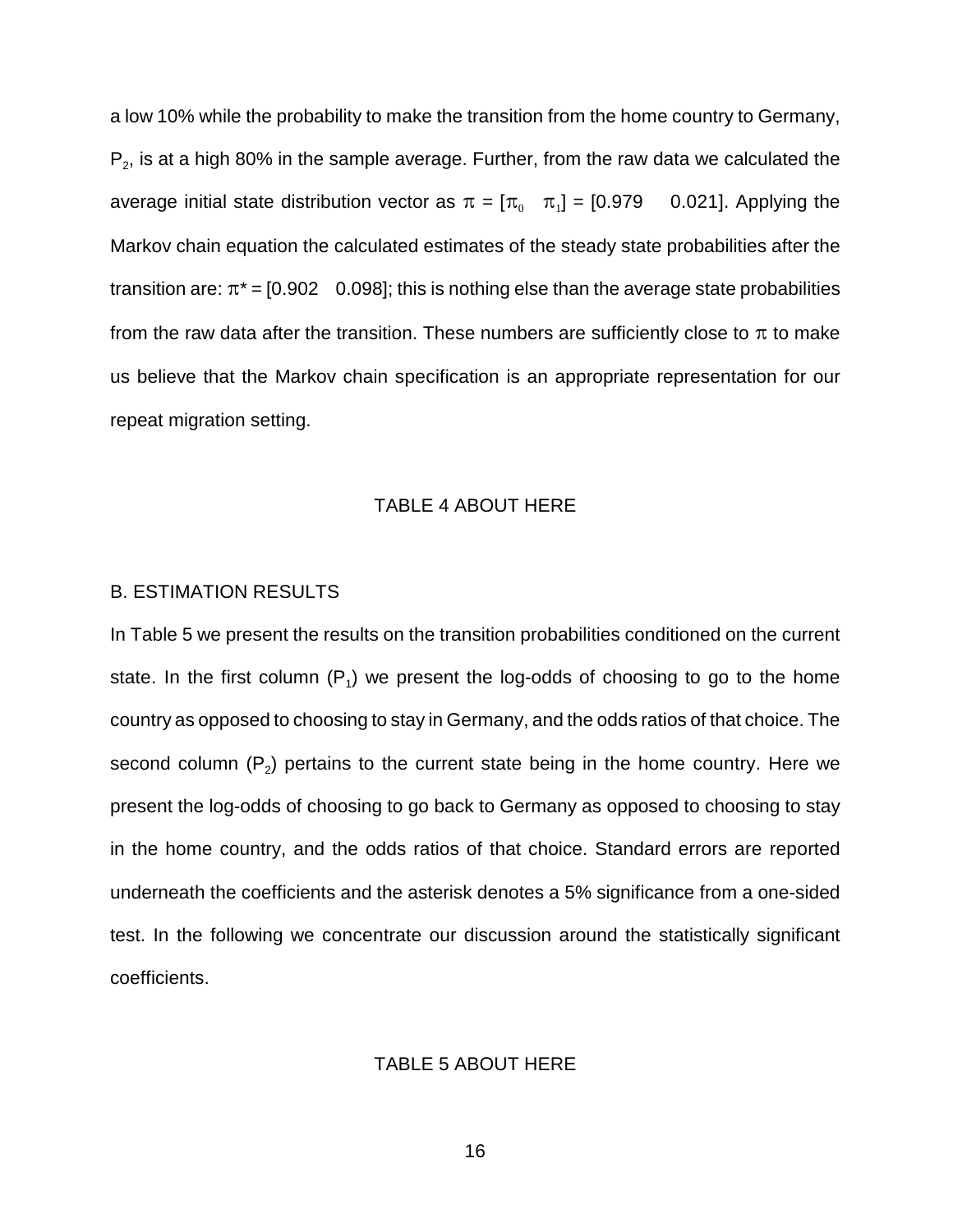With regards to returning to the home country from Germany  $(P_1)$  we find that the constant term is negative and significant, suggesting that this probability is very low. Male immigrants are 9% more likely to return than female immigrants. The age coefficients indicate that the odds of returning are a negative, albeit increasing function of age in the empirically relevant range. Figure 1 portrays the probability of returning to the home country from Germany  $(P_1)$  as a function of age. This probability is evaluated at the average level of all other characteristics. The curve  $P_1$  is almost flat hovering around a level of less than 10%.

#### FIGURE 1 ABOUT HERE

Similarly, we find that the odds of returning decrease with additional years since first arrival but at an increasing rate. In Figure 2 we plot the probability of returning to the home country as a function of years since first arrival. These probabilities are evaluated at the means of all the other variables. Clearly, the probability to return to the home country from Germany  $(P_1)$  is very low. The probability to return is the highest in the beginning of the immigrants' arrival in Germany and then it decreases until about 40 years since first arrival. Afterwards it stabilizes and remains constant.

#### FIGURE 2 ABOUT HERE

Table 5 further shows that human capital acquired in Germany has only limited explanatory power. The various school levels, that we considered, are not significant predictors on the odds of returning. The coefficient estimate of vocational training is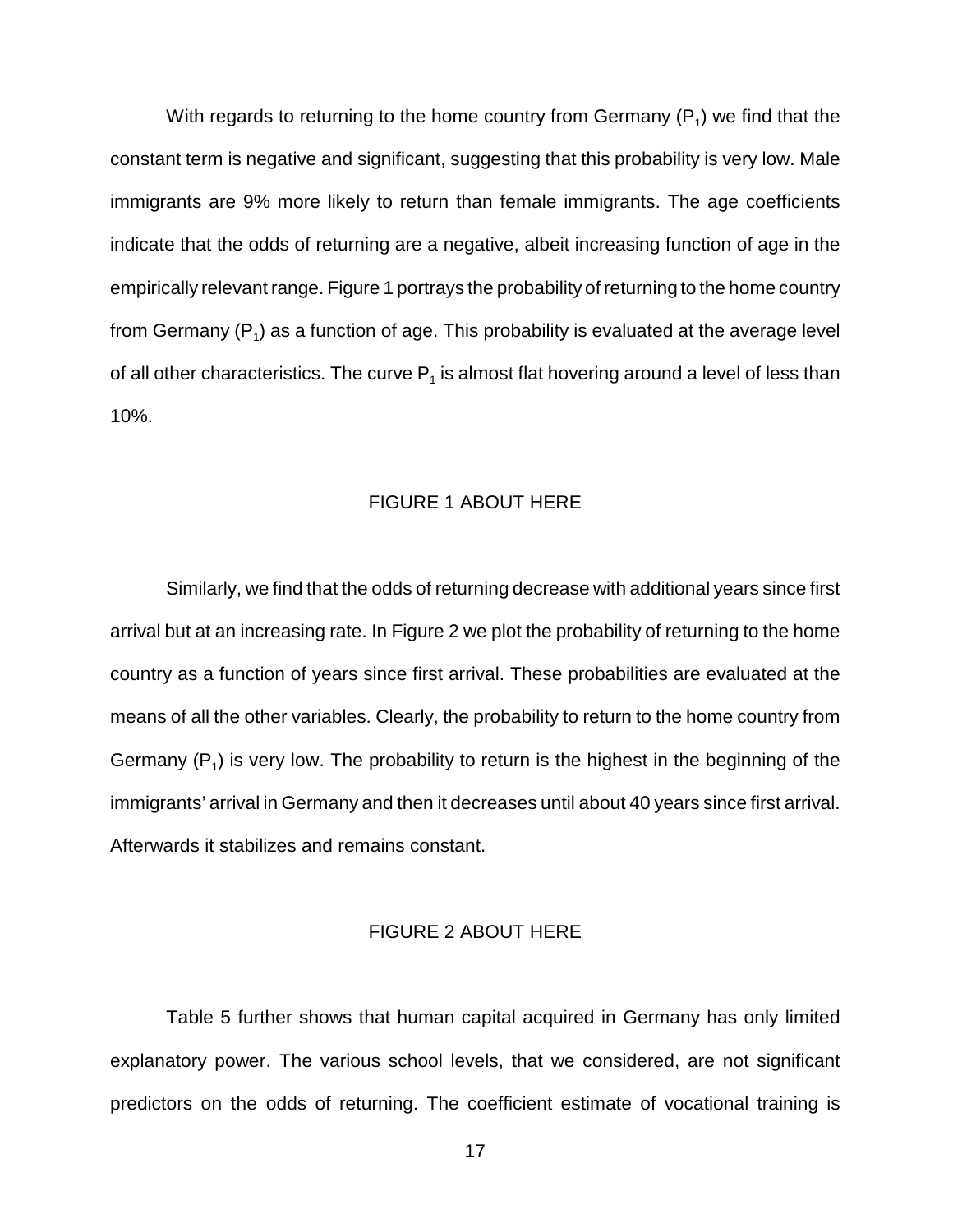significant and shows that those who have acquired vocational training in Germany have an 11% higher tendency to return, compared to those who do not have any vocational training in Germany. This finding suggests that vocational training is a valuable asset for immigrants that renders them more marketable. It is also more portable and more likely to be rewarded at both countries. German language fluency is significant and, as expected, those immigrants who speak it fluently, are less likely to return.

A strong determinant of the odds of returning home is whether immigrants are employed in Germany or not. We find that the odds of returning, for those who have a job in Germany, are 20% lower than for those who do not have a job. Ethnicity also has a differential effect, with Turks and ex-Yugoslavs exhibiting lower tendencies to leave, compared to European Union nationals. Next, we find that married immigrants are less likely to leave Germany. However, when their spouse is left in the home country immigrants have a higher probability to return by 72%. Likewise, when they have children in the home country they have a higher probability to return by 45%.

Overall, repeat migrants are more likely to leave Germany in the beginning of their immigrant career, when they have acquired vocational training in Germany, and when they have close social and familial bonds in the home country. On the other hand, they are less likely to leave Germany when they have a job in Germany, they speak the language well, and are married. Among all immigrant groups, Turks and Yugoslavs are less likely to undertake a repeat move.

The last column of Table 4 ( $P_2$ ) shows a significantly high intercept term. The quadratic specification of the age variable is significant and denotes a convex shape. Immigrants who are in their home country are less likely to go back to Germany with each additional year when they are younger. However,  $P<sub>2</sub>$  increases as they get older. This U-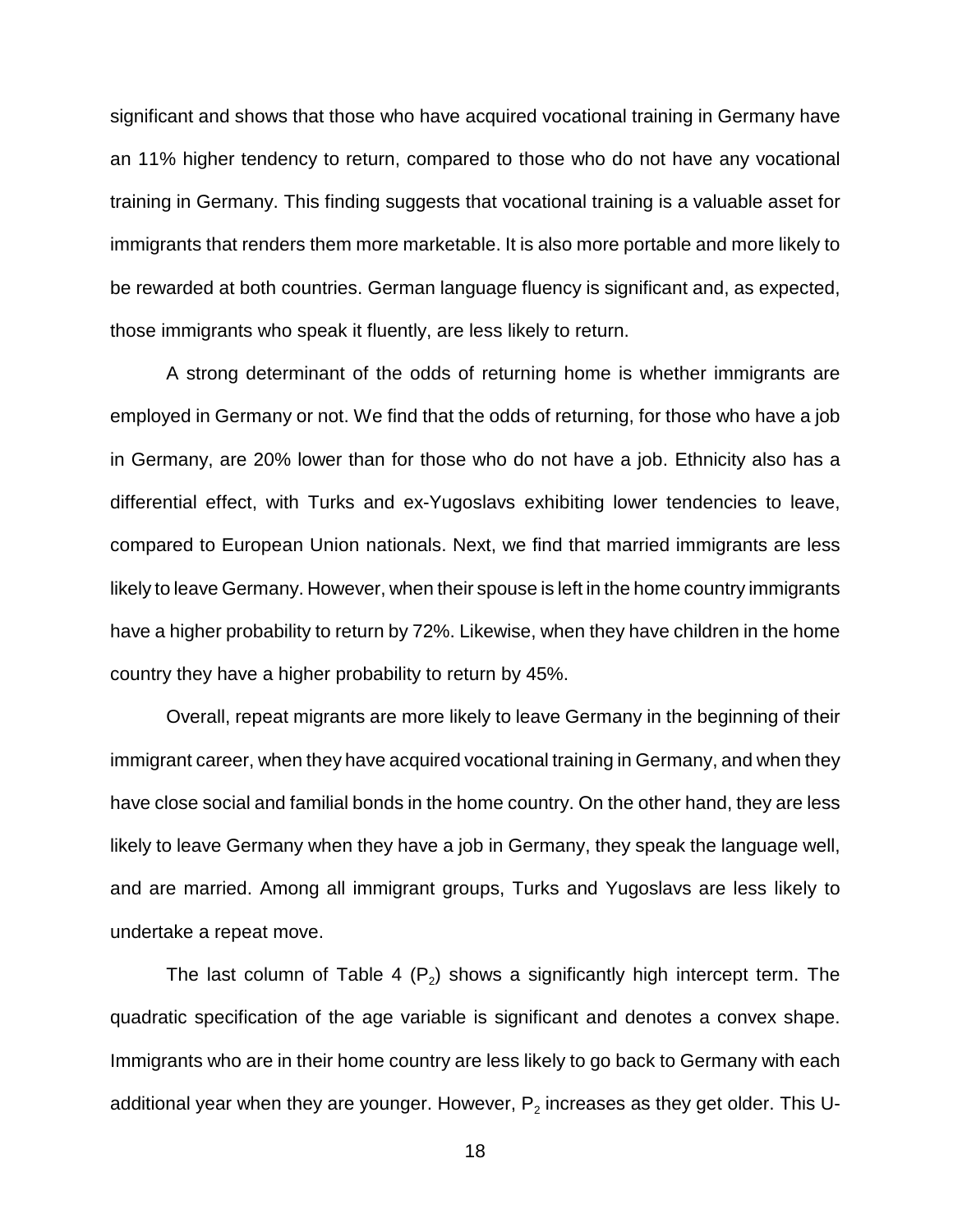shape of the immigrants' probability to return back to Germany from home - evaluated at the average level of the rest of the variables - is plotted against age again in Figure 1. Considering the relevant range of age between 16 and 60, this figure shows that the probability  $P<sub>2</sub>$  is quite high when the immigrants are young (around 20 years of age) but it first decreases at a decreasing rate as they get older. The probability to return to Germany from home reaches a minimum around 35 years of age and then it increases steadily. This suggests that repeat migration occurs mostly after 35 years of age. The evolvement of the transition probabilities with increasing age suggests that the absorbing state is rather Germany than the sending country.

In Figure 2 we also plot the probability of returning back to Germany  $(P_2)$  from the home country as a function of years since first arrival.<sup>1</sup> This probability is evaluated at the means of all the other variables. This graph is almost a mirror image of the probability of going back to the home country  $(P_1)$  also included in Figure 2. The probability to go back to Germany with additional years since first arrival is very high but has a rather flat curvature. The evolvement of the transition probabilities with increasing years since first migration suggests that the absorbing state is rather Germany than the sending country.

The rest of the results in Table 5 show that immigrants who have finished primary or secondary education in Germany are less likely to move back to Germany, compared to those who have no degree in Germany. Our explanation is that, because this is a very low level of education it does not substantially help them in faring well in Germany. However, the odds of going back to Germany from the home country for those who have

<sup>&</sup>lt;sup>1</sup>Whereas the years since first arrival variable is not statistically significant, we find that this variable has an economic significance and it enlightens the repeat migration behavior of immigrants.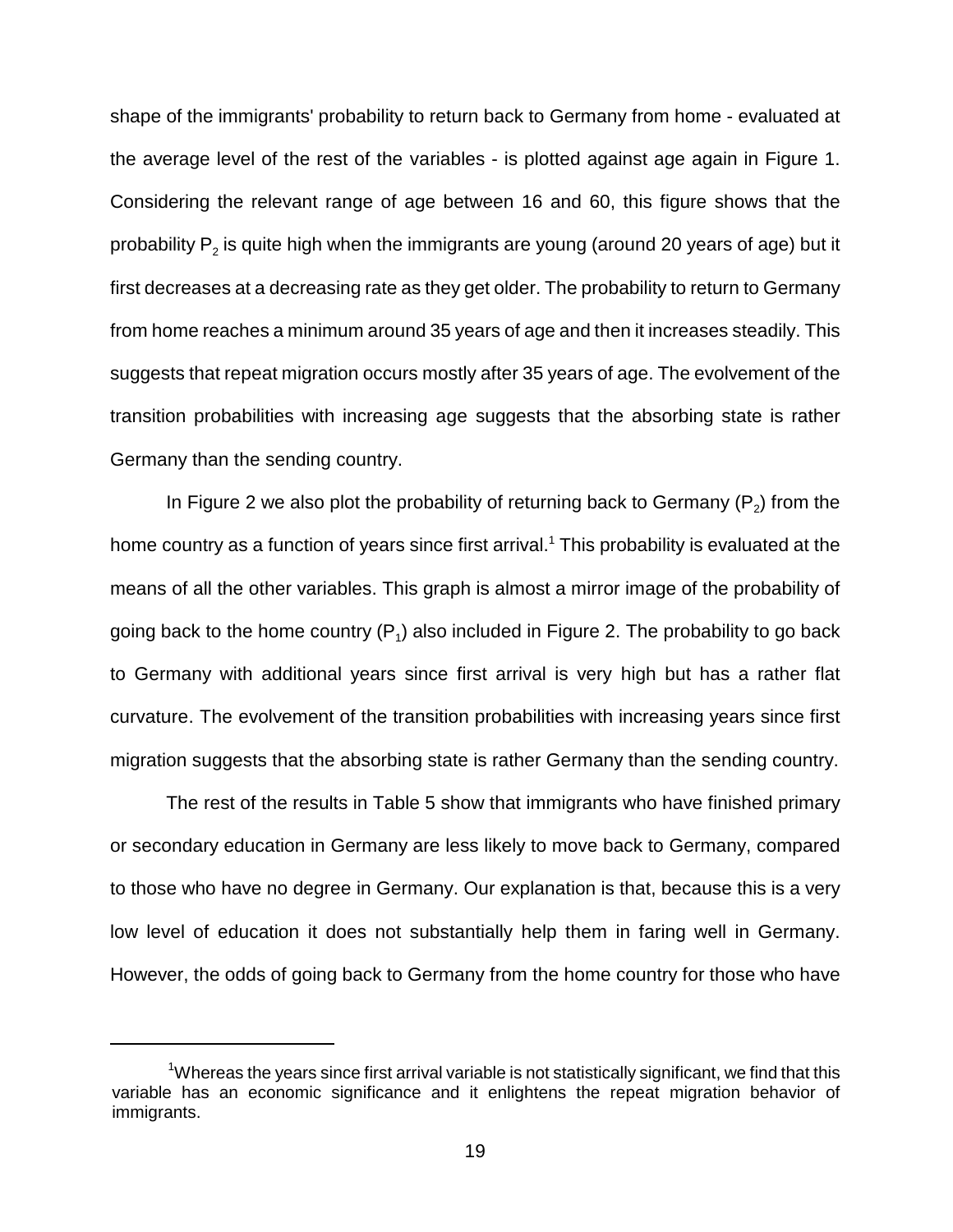acquired vocational training in Germany are 74% higher, compared to those immigrants who have not had vocational training in Germany. From this estimate and the respective estimate in  $P_1$  we conclude that vocational training in Germany is useable and functional in both the host and home countries. Vocational training is a rather practical but valuable education that is highly associated with labor market skills that are in demand. It is readily transferable and goes to the heart of the accessibility to jobs. We find that this training is positively correlated to repeat migration.

As expected, we find that the immigrants who remit are significantly more likely to go back to Germany from their home country. Compared to those who do not remit, the odds of going back to Germany are two and a half times higher. This finding suggests that repeat migrants may be using Germany as the country where they can work and earn money. Among all immigrants, the ex-Yugoslavs are less likely than the European Union nationals to return back to Germany once they have been in their home country.

A puzzle remains with the German passport variable. We find that, among all immigrants, those who have the German passport are less likely to go back to Germany once they are in their home country. Becoming a German citizen is not based on merit or special talents directly related to the labor market. As we saw from the results on  $P_1$ , the German passport is not a significant determinant of the transition to the home country. We conjecture that because (I) repeat immigrants are labor migrants and (ii) German citizenship is not necessarily linked to the labor market, it can be a deterrent from going back to Germany.

Understandably, we find that the immigrants who are married and their spouse lives in the home country, are less likely to repeat the move and come back to Germany in a particular period. However, the odds of returning to Germany from the home country are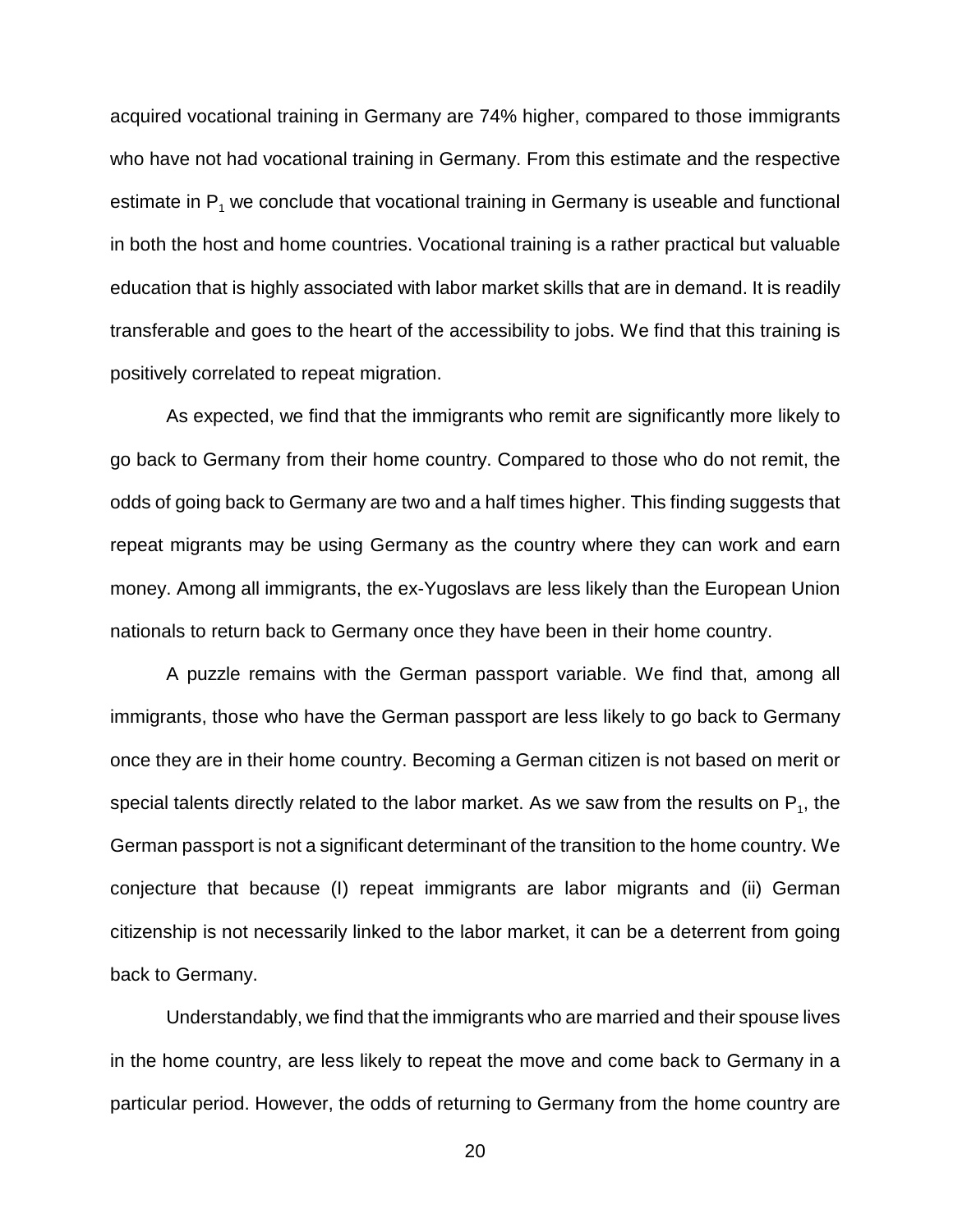3.6 times higher for those immigrants who are married with a spouse in Germany. Likewise, those with under age kids in the household are more likely to return back to Germany by 66%. These results suggest strong familial dynamics. In sum, the immigrants who choose to come back to Germany and repeat their migration pattern are guided by the motive to remit, by strong familial considerations, and is facilitated by investment vocational training.

Our analysis so far suggests that for the current stock of migrants from the sending countries of the guestworker generation the final absorbing state is very likely to be Germany and not the country of origin. We examine this by simulating a hypothetical lifecycle of a sample average unmarried and a married individual who immigrated to Germany for the first time at the age of 20 and has no children. The simulated return and repeat probabilities  $P_1$  and  $P_2$  for both types of individuals are graphed against time for nonmarried migrants in Figure 3 and for married migrants in Figure 4.

#### FIGURE 3 ABOUT HERE

In Figure 3 we first trace the transition probability of going home to the home country as a function of time for a non-married individual. Overall, the probability to move out of Germany  $(P_1)$  is low. However, this probability is the highest in the beginning of time, and decreases up to 30 years, where it stabilizes and stays at below 10%. This graph is very similar to the return probability  $(P_1)$  in Figure 2, indicating that years since first arrival has the strongest effect in the transition probability of going out of Germany.

Figure 3 also depicts the transition probability of going back to Germany from home  $(P_2)$  as a function of time. It shows a pronounced convex curvature. It is high, compared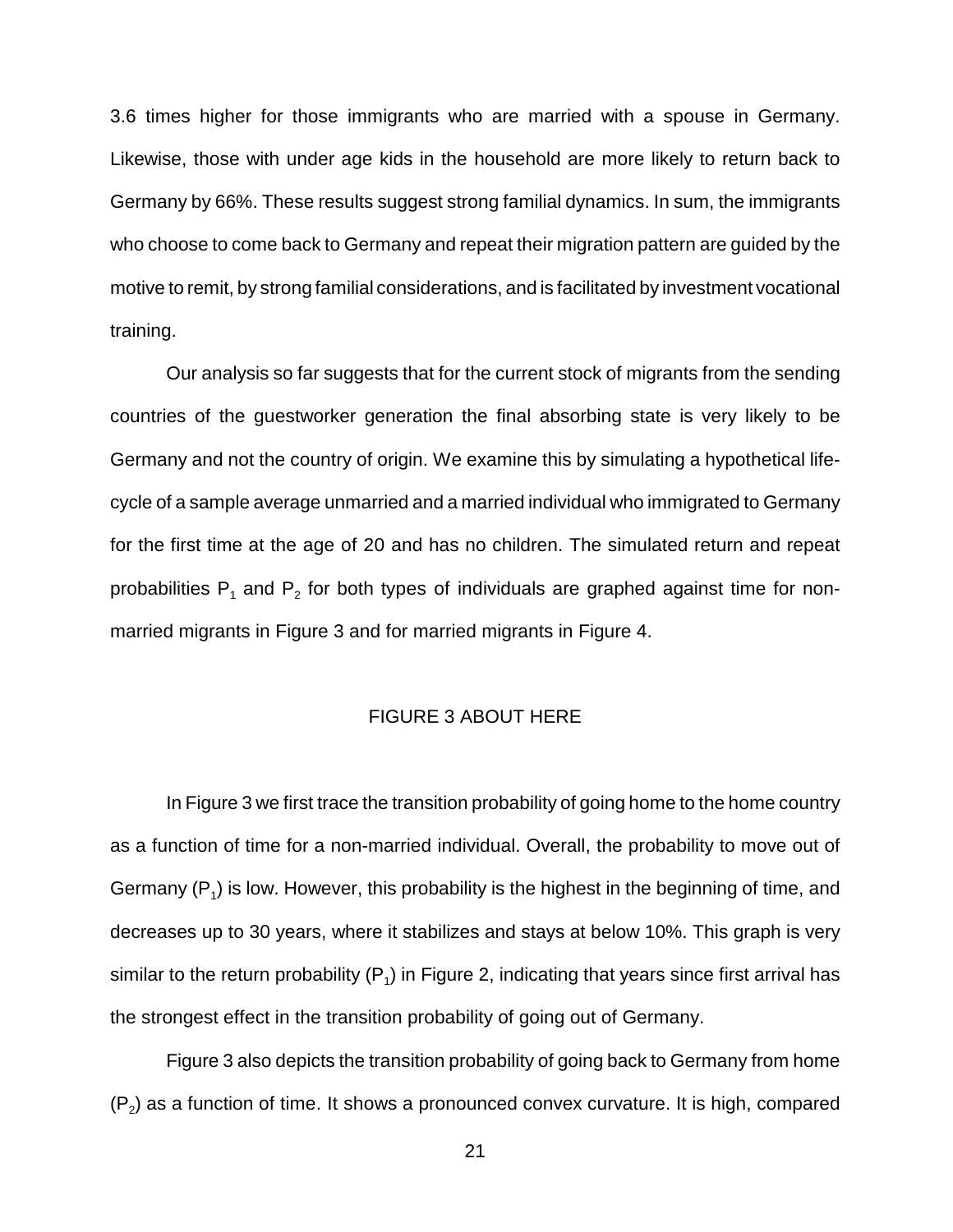to  $P_1$  in the same figure, starting at 80%, and decreases steadily as time passes during the first 15 years to reach its minimum. It, then, increases steeply approaching 1. This figure is very similar to  $P_2$  in Figure 1. It shows that when one is in his home country the transition probability of going back to Germany is largely guided by the age variable.

Figure 4 replicates the simulation exercise of Figure 3 for a married average individual. The basic structure is the same, but with some marked differences. Non-married immigrants are more likely to go home and stay longer home (their repeat migration probability is much lower) than married individuals at lower ages. This suggests that the move home of non-married individuals serves the purpose to find a spouse at home. However, with time passing, the repeat probabilities  $P_2$  strongly grow and approach 1 for both married and non-married individuals. Hence, while some low constant outflow of about 10% per period takes place, there is a strong return probability to Germany as the absorbing state. Hence, contrary to general belief, the migrant population in Germany studied here does not seem to finally move back home.

#### FIGURE 4 ABOUT HERE

#### **V. SUMMARY AND CONCLUSIONS**

In this paper we studied the behavior of immigrants who repeat their migration moves between the host and home country. Assuming a discrete time and space process where the status of a person is a random process in time, a Markov chain is an appropriate representation of the structure of the behavioral process of repeat migrants. The key feature of this model is that the future state depends solely on the current state. Empirically, we estimated the transition probabilities through two binomial logits,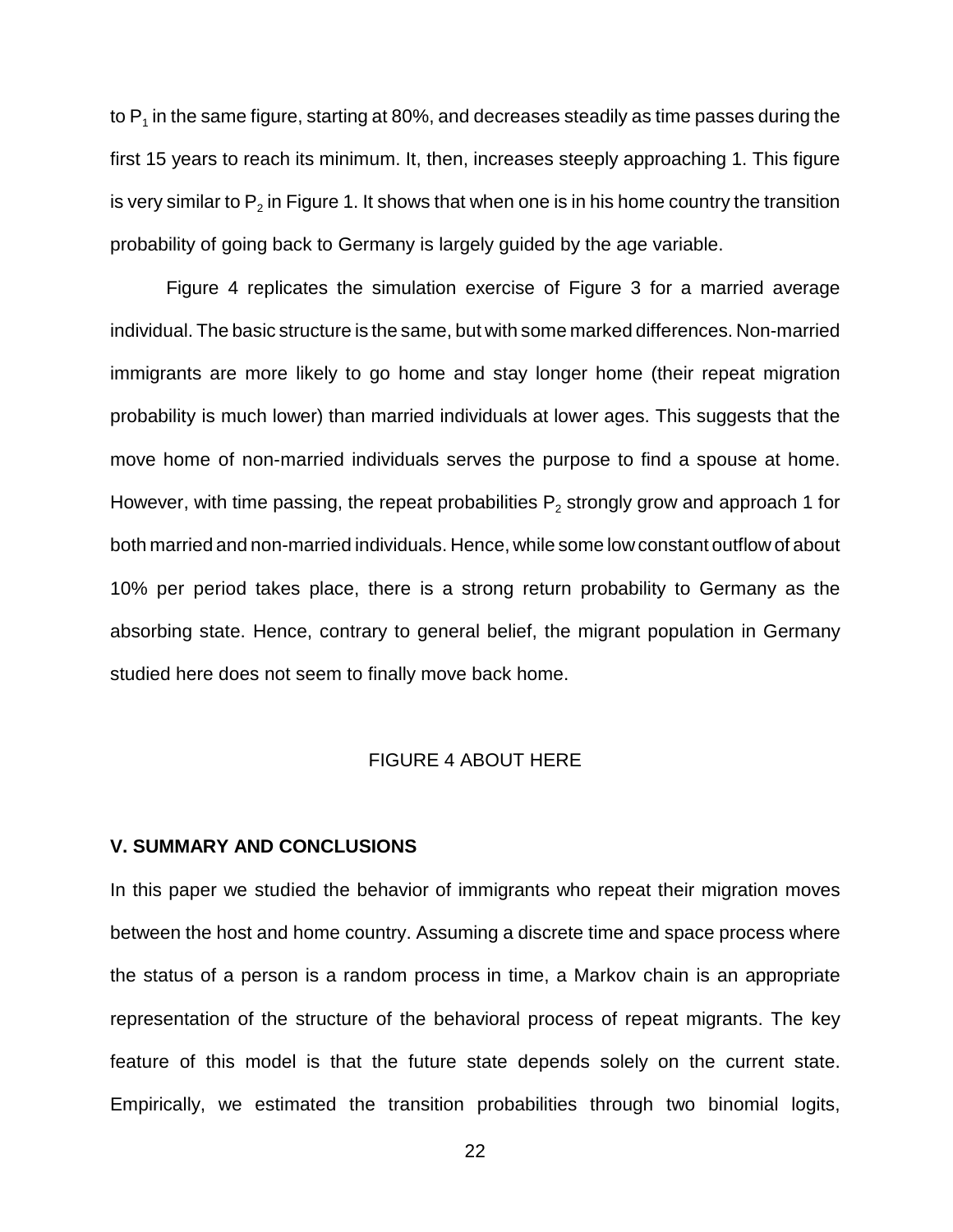conditioned on whether one is in Germany or in the home country explained through various characteristics.

Based on 14 years of longitudinal data from the GSOEP, we estimated the repeat migration probabilities for the guestworkers by implementing a person-year structure. Our study shows that more than 60% of the migrants in Germany are indeed repeat migrants. Whereas male immigrants are 9% more likely to return to their home country than female immigrants, gender is not significant for the repeat move back to Germany. The probability of repeating the migration move is high and decreases when one is young up to 35 years of age. The probability of repeating the migration move becomes an increasing function of age thereafter. Overall, repeat migrants are more likely to leave Germany in the beginning of their immigrant career, when they have acquired vocational training in Germany, and when they have social and familial bonds in their home country. On the other hand, they are less likely to leave Germany when they have a job in Germany, they speak the language well, and are married.

Among all immigrant groups, Turks and Yugoslavs are less likely to undertake a repeat move compared to European Union nationals. The immigrants who choose to come back to Germany and repeat their migration pattern are, however, mainly guided by remittances and family considerations. Vocational training, a special feature of Germany's educational system, is highly and positively correlated to the odds of repeating the migration move. This valuable training is more portable in the migrants' own countries and makes them more marketable. The odds of returning to the home country from Germany and the odds of going back to Germany from the home country as a function of vocational training are 11 and 74% respectively, everything else held constant.

In sum, immigrants' probabilities to leave Germany are low, about 10%, but once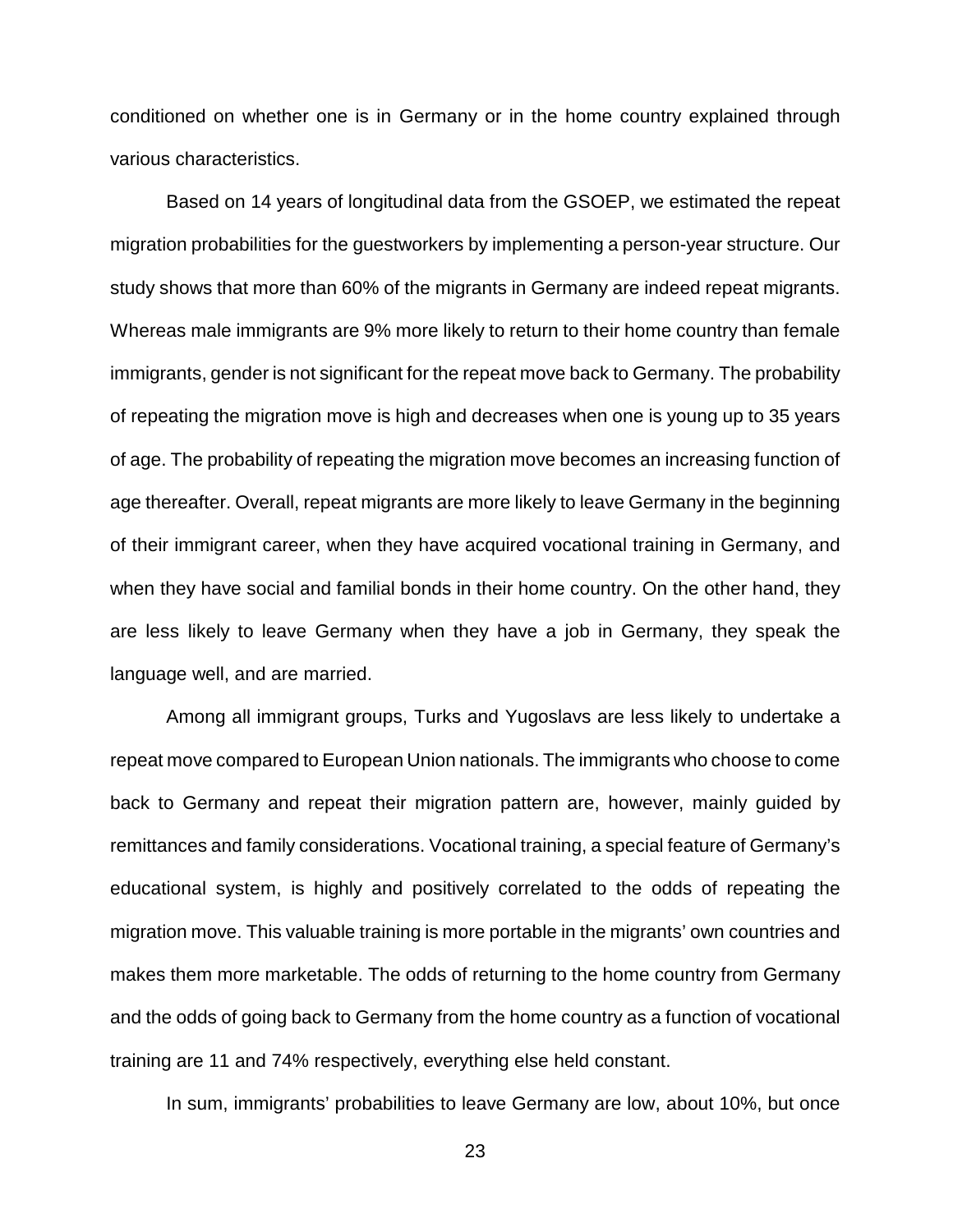they are in their home country the probabilities of undertaking a repeat move - by returning back to Germany - are high, about 80% in the average of the observed transition situations. Simulations with our estimated models have shown that while the probability to return home remains low as time passes, the probability of return back to Germany from the home country approaches 1 the older immigrants are and the earlier they have migrated for the first time to Germany. Our results point to the fact that repeat migrants are indeed labor migrants, who go to Germany to work and earn money, and that there is no evidence that they finally attempt to return to the home country. To the contrary, Germany remains a magnet for these immigrants. Future research should study this closer. It also should examine the family dynamics and model the repeat migration process as a joint family decision.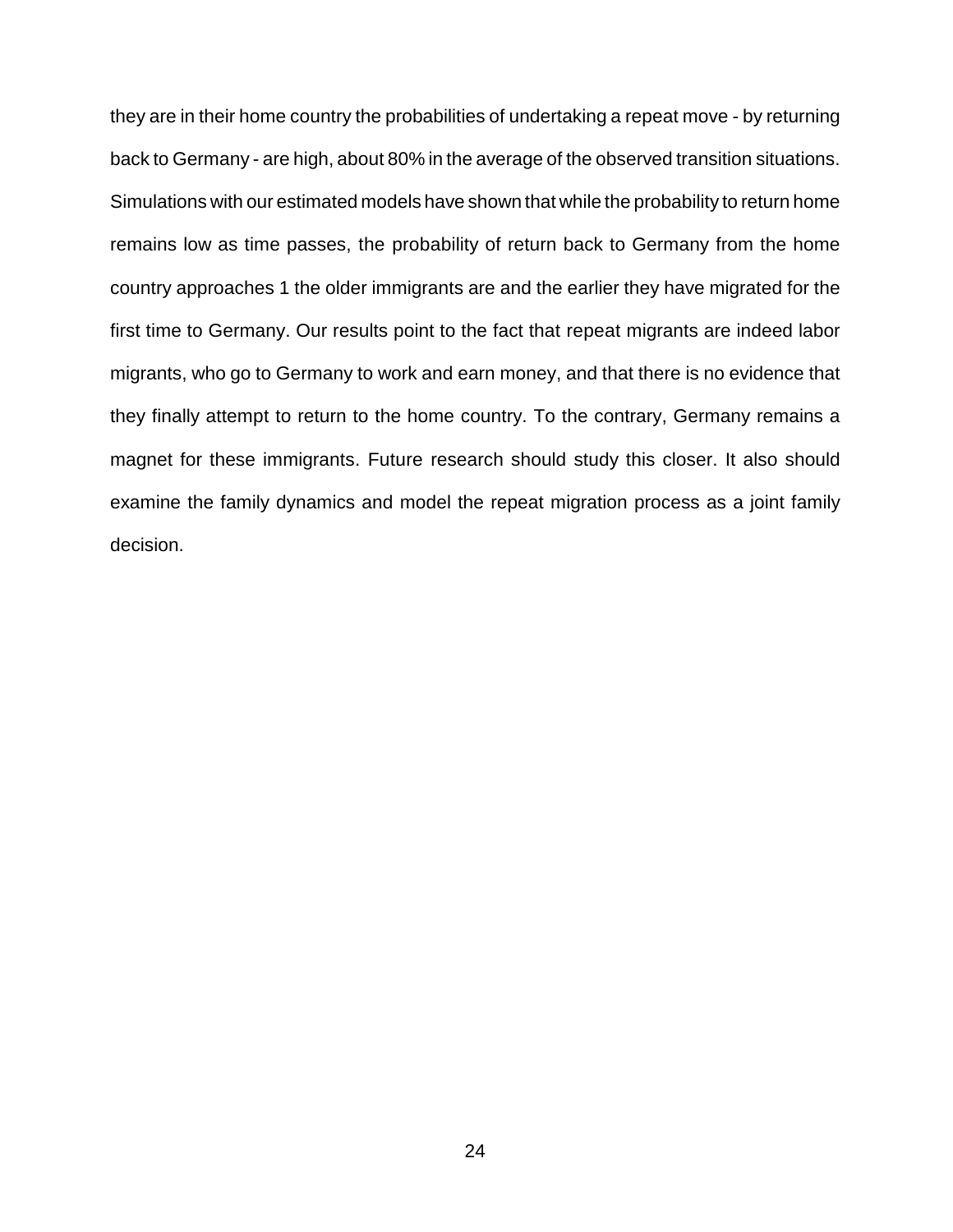#### **REFERENCES**

- Borjas, George J., "Immigrant and Emigrant Earnings: A Longitudinal Study," Economic Inquiry 27 (1989), 21-37.
- Borjas, George, and Bernt Bratsberg, "Who Leaves? The Outmigration of the Foreign-Born," The Review of Economics and Statistics 78 (1996), 165-176.
- Constant, Amelie, and Douglas S. Massey, "Self-Selection, Earnings, and Out-Migration: A Longitudinal Study of Immigrants to Germany," Journal of Population Economics 16 (2003).
- Constant, Amelie, and Klaus F. Zimmermann, "Circular Movements and Time Away from the Host Country," mimeo, IZA, Bonn, (2003).
- DaVanzo, Julie, "Repeat Migration in the United States: Who Moves Back and Who Moves On?," The Review of Economics and Statistics 65 (1983), 552-559.
- Dustmann, Christian, "Return Migration: The European Experience," Economic Policy 22 (1996), 214-250.
- Jasso, Guilermina, and Mark R. Rosenzweig,"Estimating the Emigration Rates of Legal Immigrants Using Administrative and Survey Data: The 1971 Cohort of Immigrants to the United States," Demography 19 (1982), 279-290.
- Jasso, Guilermina, and Mark R. Rosenzweig, The New Chosen People: Immigrants in the United States (New York: Russell Sage Foundation, 1990).
- Katsinis, Constantine, and Amelie Constant, "Bandwidth Allocation in Wideband Communication Networks under Two Types of Priorities," The Computer Communications Journal 18 (1995), 657-662.
- Massey, Douglas S., and Karen E. Espinosa, "What's Driving Mexico-U.S. Migration? A Theoretical, Empirical, and Policy Analysis," American Journal of Sociology, 102 (1997), 939-999.
- Papoulis, Athanasios, Probability, Random Variables, and Stochastic Processes, (New York: McGraw-Hill, 1984).
- Soep Group (2001) The German Socio-Economic Panel (GSOEP) after more than 15 years - Overview. In: Elke Host, Dean R. Lillard, and Thomas A DiPrete (eds): Proceedings of the 2000 Fourth International Conferences of German Socio-Economic Panel Study Users (GSOEP2000), Quarterly Journal of Economic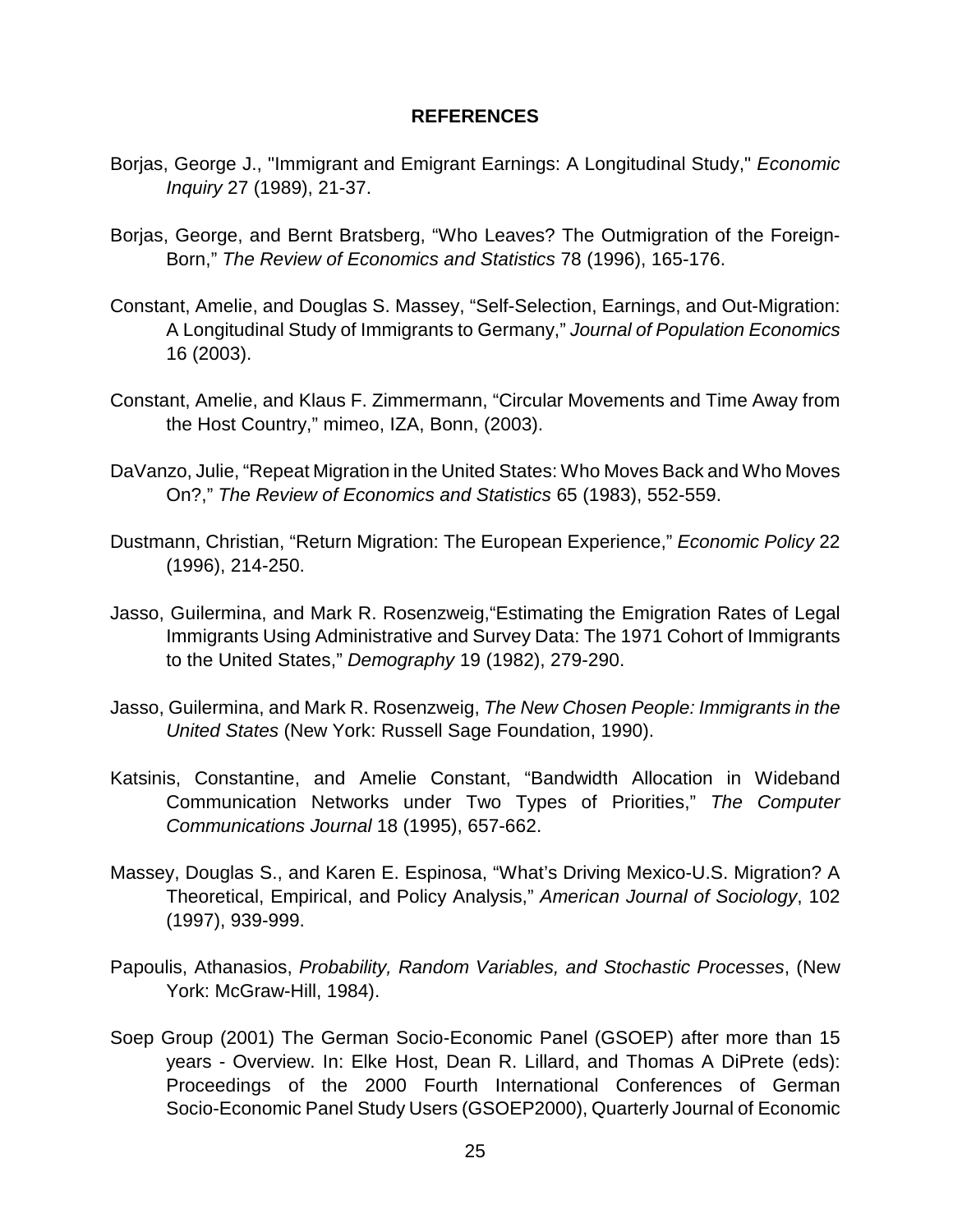Research, Vol. 70, No. 1, 7-14.

- Warren, Robert, and Jennifer Marks Peck, "Foreign-Born Emigration from the United States: 1960-1970," Demography 17 (1980), 71-84.
- Warren, Robert, and Ellen Percy Kraly, "The Elusive Exodus: Emigration from the United States," Population Trends and Public Policy 7 (1987).
- Zimmermann, Klaus F., and Thomas Bauer, The Economics of Migration, Vol. I, The Migration Decision and Immigration Policy, (Cheltenham, UK: Edward Elgar, 2002).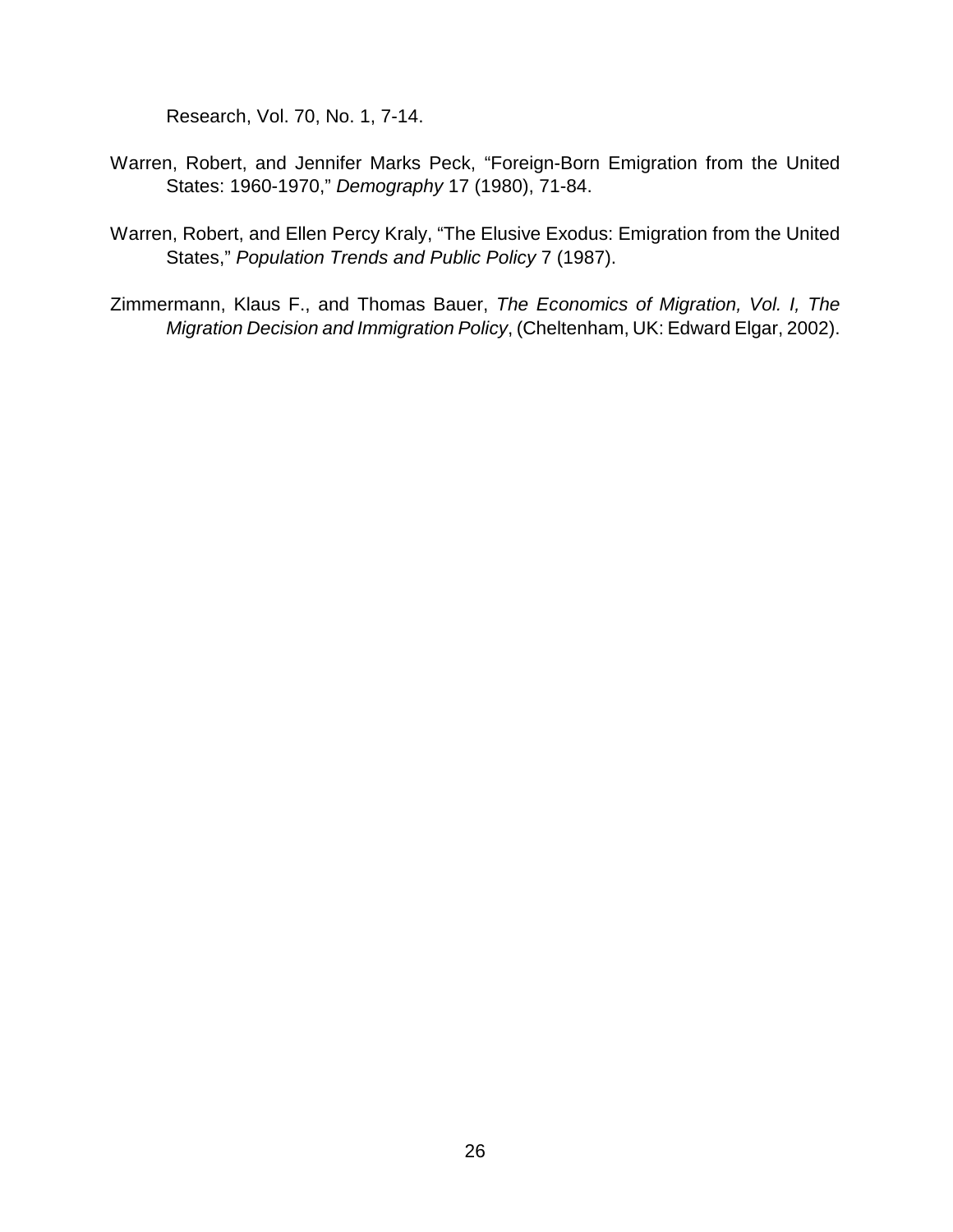| <b>WAVE</b>                | <b>YEAR</b>                     | <b>MALES</b><br>(1) | <b>FEMALES</b><br>(2) | <b>TOTAL</b><br>(3) |
|----------------------------|---------------------------------|---------------------|-----------------------|---------------------|
| 1                          | 1984                            | 1,592               | 1,418                 | 3,010               |
| $\overline{2}$             | 1985                            | 1,375               | 1,226                 | 2,601               |
| 3                          | 1986                            | 1,349               | 1,180                 | 2,529               |
| $\overline{\mathcal{A}}$   | 1987                            | 1,345               | 1,197                 | 2,542               |
| 5                          | 1988                            | 1,275               | 1,160                 | 2,435               |
| 6                          | 1989                            | 1,237               | 1,167                 | 2,404               |
| $\overline{7}$             | 1990                            | 1,242               | 1,145                 | 2,387               |
| 8                          | 1991                            | 1,241               | 1,148                 | 2,389               |
| $\mathsf 9$                | 1992                            | 1,224               | 1,148                 | 2,372               |
| 10                         | 1993                            | 1,220               | 1,139                 | 2,359               |
| 11                         | 1994                            | 1,158               | 1,110                 | 2,268               |
| 12                         | 1995                            | 1,089               | 1,053                 | 2,142               |
| 13                         | 1996                            | 1,043               | 1,018                 | 2,061               |
| 14                         | 1997                            | 1,015               | 979                   | 1,994               |
|                            |                                 |                     |                       |                     |
| All 14 Waves (individuals) |                                 | 2,382               | 2,231                 | 4,613               |
| Repeat migrants            |                                 |                     |                       | 2,857 (62%)         |
|                            | <b>Person Year Observations</b> | 17,405              | 16,088                | 33,493              |

TABLE 1. YEARLY OBSERVATIONS BY GENDER

Source: Own calculations from GSOEP 1984-1997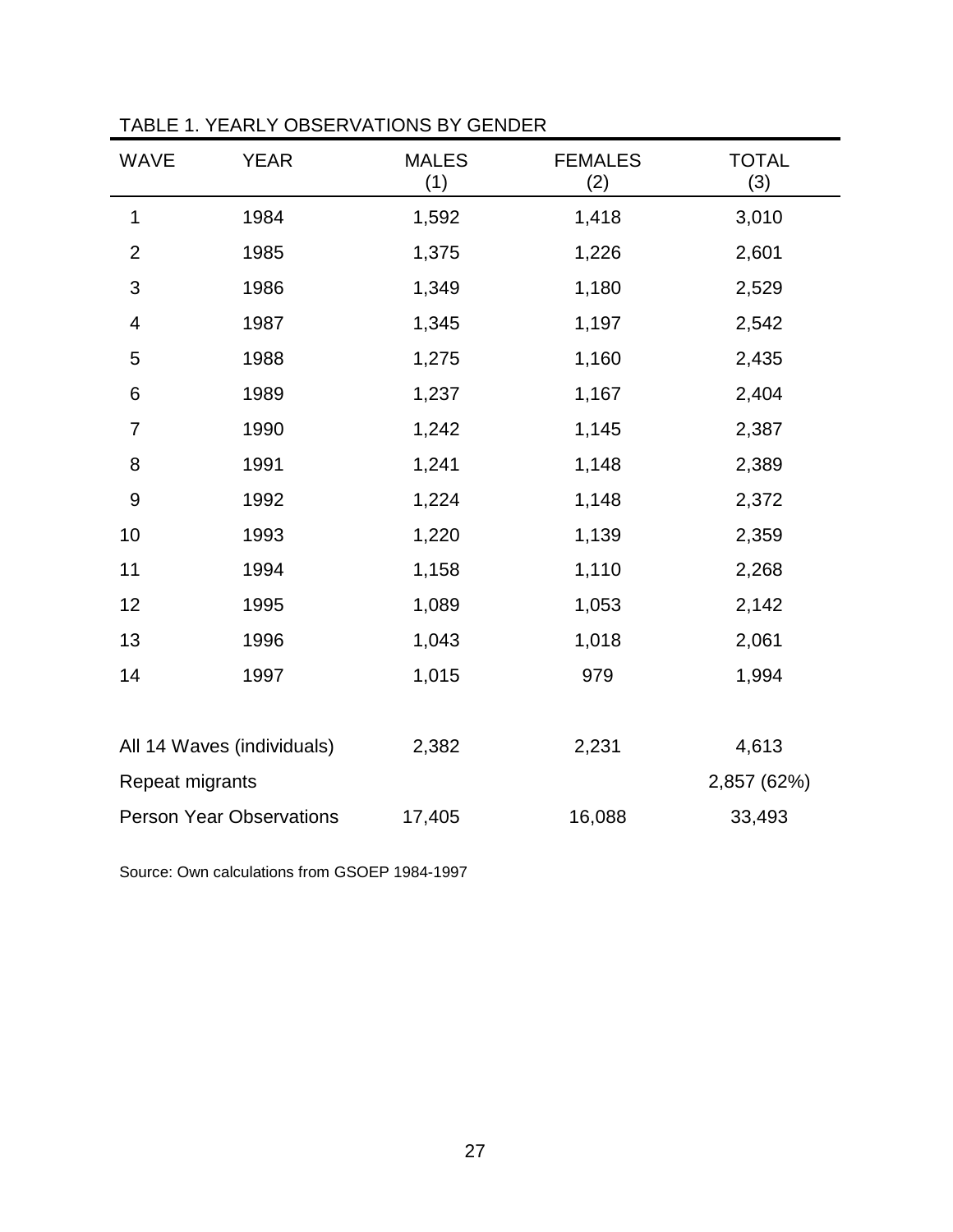| <b>Current State</b> | <b>Constructed Dependent Variable</b> | Meaning                                      |
|----------------------|---------------------------------------|----------------------------------------------|
| In Germany           | TRANSITION (0), $P_0$                 | Probability of staying in Germany            |
|                      | TRANSITION $(1)$ , $P_1$              | Probability of going out to the home country |
| In Home Country      | TRANSITION $(2)$ , $P_2$              | Probability of returning back to Germany     |
|                      | TRANSITION (3), $P_3$                 | Probability of staying in the home country   |

## TABLE 2: TRANSITION PROBABILITIES CATEGORIES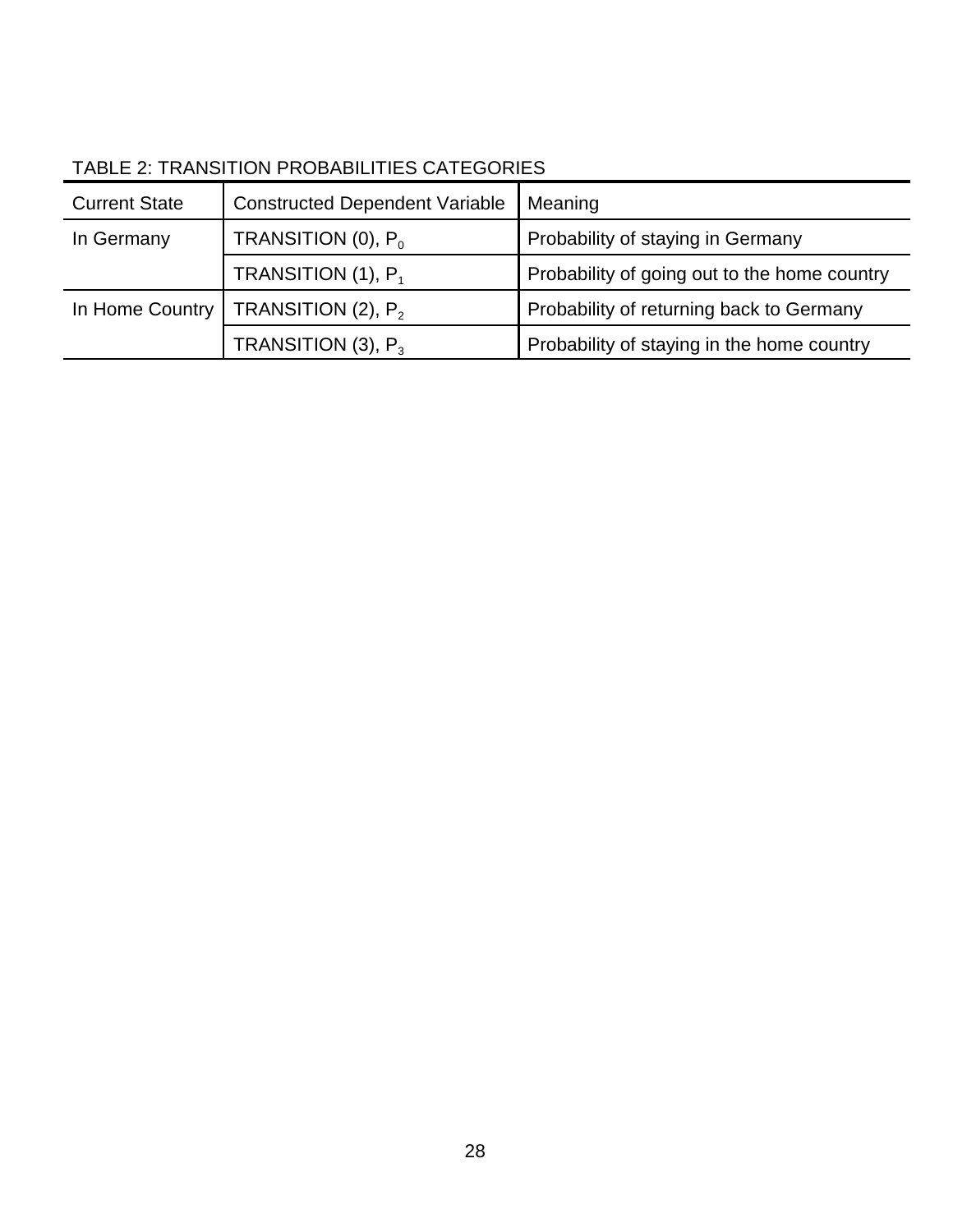|                                            |        | <b>Repeat Migrants</b> |          | <b>Stayers</b> |
|--------------------------------------------|--------|------------------------|----------|----------------|
| Characteristics                            | Mean   | Std.Dev.               | Mean     | Std.Dev.       |
| Number of repeat moves                     | 1.130  | 0.372                  | $\Omega$ | 0              |
| Time in the Panel (in years)               | 5.686  | 4.191                  | 10.232   | 4.602          |
| Male                                       | 52.30% | 0.500                  | 50.50%   | 0.500          |
| Age in years                               | 32.888 | 13.579                 | 29.351   | 12.026         |
| Age (16-18)                                | 20.30% | 0.403                  | 28.50%   | 0.452          |
| Age (19-24)                                | 16.80% | 0.374                  | 18.20%   | 0.386          |
| Age (25-64)                                | 62.20% | 0.485                  | 53.10%   | 0.499          |
| Age (65+)                                  | 0.60%  | 0.077                  | 0.20%    | 0.041          |
| <b>Years Since First Arrival</b>           | 14.474 | 7.467                  | 14.522   | 8.295          |
| No School Degree in Germany                | 74.70% | 0.435                  | 68.30%   | 0.466          |
| Primary-Secondary Education in Germany     | 18.10% | 0.385                  | 16.50%   | 0.371          |
| <b>Higher Education in Germany</b>         | 7.20%  | 0.259                  | 15.20%   | 0.359          |
| <b>Vocational Training in Germany</b>      | 16.80% | 0.374                  | 16.20%   | 0.369          |
| <b>Speaking German Fluently</b>            | 19.30% | 0.395                  | 23.60%   | 0.425          |
| Years of Education in Native Country       | 4.699  | 3.485                  | 4.099    | 3.738          |
| Employed                                   | 59.70% | 0.491                  | 54.60%   | 0.498          |
| <b>Employed Full-time</b>                  | 49.20% | 0.500                  | 44.00%   | 0.497          |
| Not Employed                               | 34.30% | 0.475                  | 40.20%   | 0.490          |
| Prestige of Job in Germany (Treiman Scale) | 31.893 | 11.156                 | 31.371   | 11.533         |
| <b>Remit to Native Country</b>             | 23.90% | 0.427                  | 18.00%   | 0.384          |
| Home Ownership in Germany                  | 5.90%  | 0.235                  | 8.80%    | 0.284          |
| German Citizen                             | 13.10% | 0.337                  | 21.60%   | 0.412          |
| <b>Turk</b>                                | 32.10% | 0.467                  | 33.00%   | 0.470          |
| ex-Yugoslav                                | 14.00% | 0.347                  | 18.20%   | 0.386          |
| European Union Citizen                     | 40.80% | 0.492                  | 27.20%   | 0.445          |
| Married                                    | 63.00% | 0.483                  | 58.10%   | 0.493          |
| Married Spouse not in Germany              | 3.50%  | 0.183                  | 1.80%    | 0.134          |
| Children < 16 years old in the Household   | 60.80% | 0.488                  | 60.10%   | 0.490          |
| Children in Native Country                 | 7.80%  | 0.268                  | 5.80%    | 0.234          |
| Feel Mostly German                         | 3.50%  | 0.183                  | 3.40%    | 0.180          |
| Observations                               |        | 2,857                  |          | 1,756          |

## TABLE 3: SELECTED SAMPLE CHARACTERISTICS BEFORE THE FIRST REPEAT MOVE

Source: Own calculations from GSOEP 1984-1997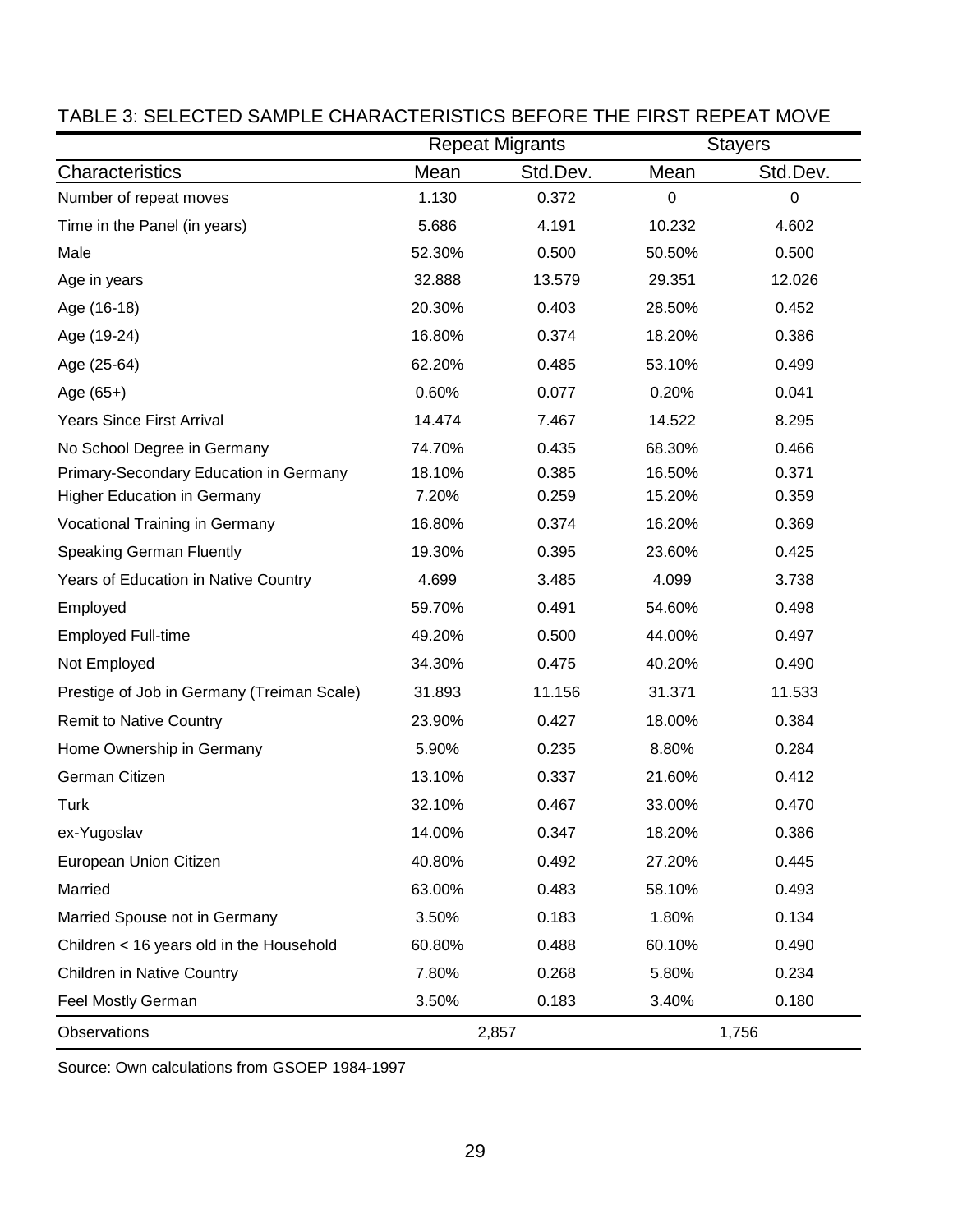### TABLE 4 : CALCULATED TRANSITION PROBABILITIES MATRIX

|                                                                    | STATE $(t + 1)$   |                 |  |  |
|--------------------------------------------------------------------|-------------------|-----------------|--|--|
| STATE (t)                                                          | <b>IN GERMANY</b> | IN HOME COUNTRY |  |  |
| <b>IN GERMANY</b>                                                  | 0.904             | 0.096           |  |  |
| IN HOME COUNTRY                                                    | 0.844             | 0.156           |  |  |
| Probabilities calculated from raw data, GSOEP 1984-1997, for any t |                   |                 |  |  |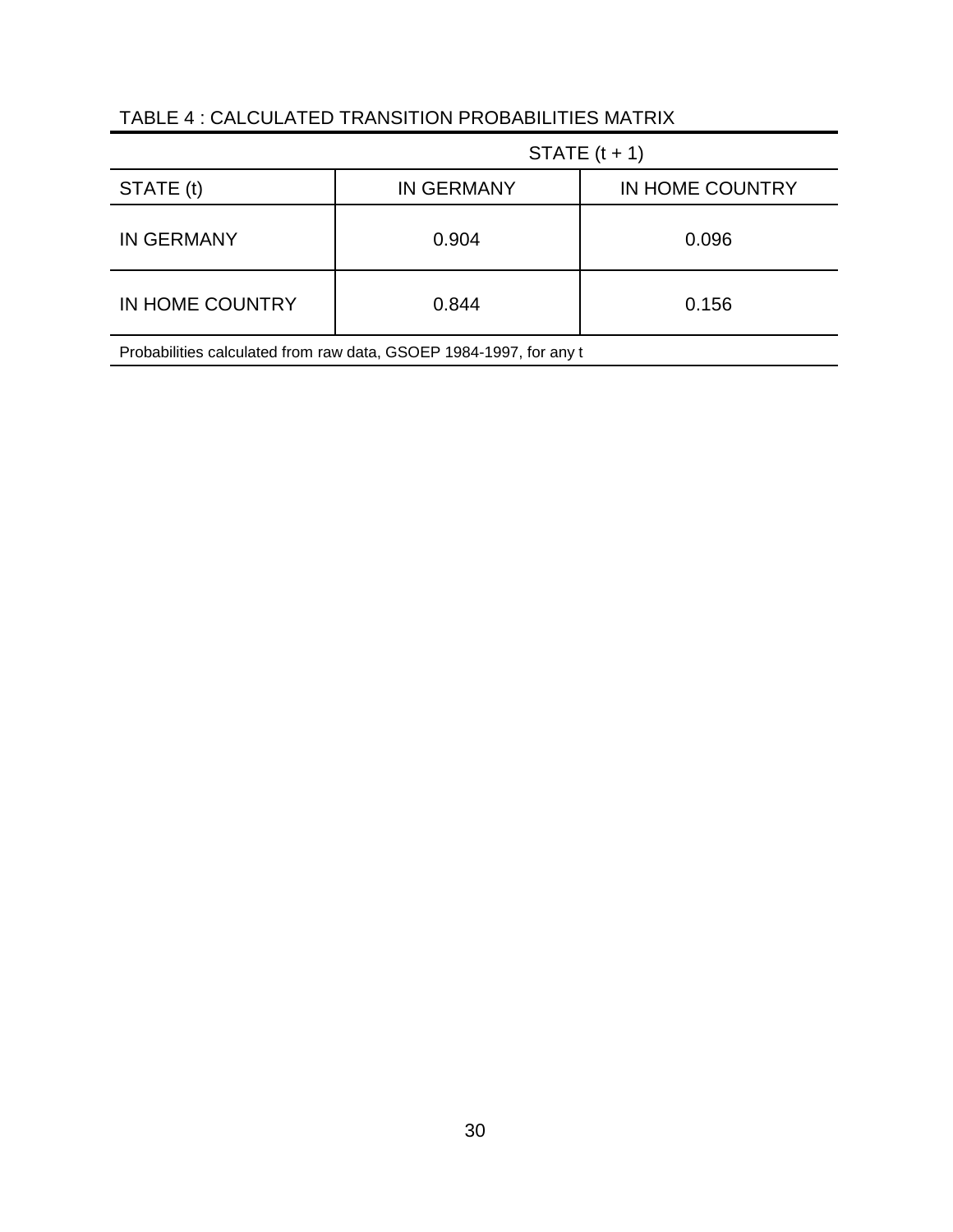## TABLE 5: REPEAT MIGRATION: LOGIT RESULTS

|                                                                |                       | $(P_1)$                         | Probability to Return to Home Country Probability to Return Back to Germany<br>$(P_2)$ |                            |  |  |
|----------------------------------------------------------------|-----------------------|---------------------------------|----------------------------------------------------------------------------------------|----------------------------|--|--|
| <b>VARIABLES</b>                                               | Coefficient           | <b>Odds Ratio</b>               | Coefficient                                                                            | <b>Odds Ratio</b>          |  |  |
| Constant                                                       | $-1.113*$<br>(0.183)  |                                 | 3.089*<br>(1.395)                                                                      |                            |  |  |
| Male                                                           | $0.086*$<br>(0.041)   | 1.090                           | 0.415<br>(0.256)                                                                       | 1.514                      |  |  |
| Age                                                            | $-0.011$<br>(0.010)   | 0.989                           | $-0.147$<br>(0.090)                                                                    | 0.863                      |  |  |
| Age Squared                                                    | $0.0002*$<br>(0.0001) | 1.000                           | $0.002*$<br>(0.001)                                                                    | 1.002                      |  |  |
| Years since first Arrival                                      | $-0.037*$<br>(0.007)  | 0.964                           | $-0.019$<br>(0.052)                                                                    | 0.981                      |  |  |
| Years since first Arrival Squared                              | $0.0004*$<br>(0.0001) | 1.000                           | 0.0004<br>(0.001)                                                                      | 1.000                      |  |  |
| <b>Education in Home Country</b>                               | $-0.006$<br>(0.007)   | 0.994                           | $-0.004$<br>(0.052)                                                                    | 0.996                      |  |  |
| Primary-Secondary Education in G                               | 0.073<br>(0.063)      | 1.076                           | $-0.567*$<br>(0.311)                                                                   | 0.567                      |  |  |
| <b>Higher Education in Germany</b>                             | $-0.005$<br>(0.076)   | 0.996                           | $-0.429$<br>(0.437)                                                                    | 0.651                      |  |  |
| <b>Vocational Training in Germany</b>                          | $0.102*$<br>(0.058)   | 1.108                           | $0.551*$<br>(0.316)                                                                    | 1.735                      |  |  |
| <b>Speaking German Fluently</b>                                | $-0.115*$<br>(0.054)  | 0.892                           | $-0.304$<br>(0.283)                                                                    | 0.738                      |  |  |
| <b>Employed in Germany</b>                                     | $-0.227*$<br>(0.044)  | 0.797                           | 0.217<br>(0.270)                                                                       | 1.242                      |  |  |
| Prestige of Job in Germany                                     | $-0.001$<br>(0.002)   | 0.999                           | 0.014<br>(0.011)                                                                       | 1.014                      |  |  |
| Remit to Home Country                                          | 0.052<br>(0.051)      | 1.054                           | $0.908*$<br>(0.505)                                                                    | 2.479                      |  |  |
| Home Ownership in Germany                                      | $-0.053$<br>(0.065)   | 0.948                           | $-0.133$<br>(0.355)                                                                    | 0.875                      |  |  |
| German Citizen                                                 | $-0.002$<br>(0.071)   | 0.998                           | $-0.653*$<br>(0.375)                                                                   | 0.520                      |  |  |
| <b>Turk</b>                                                    | $-0.322*$<br>(0.047)  | 0.724                           | $-0.423$<br>(0.356)                                                                    | 0.655                      |  |  |
| Ex-Yugoslav                                                    | $-0.447*$<br>(0.059)  | 0.640                           | $-1.025*$<br>(0.378)                                                                   | 0.359                      |  |  |
| Married                                                        | $-0.322*$<br>(0.055)  | 0.724                           | 1.286*<br>(0.359)                                                                      | 3.619                      |  |  |
| Married Spouse Not in Germany                                  | $0.542*$<br>(0.109)   | 1.719                           | $-1.813*$<br>(0.752)                                                                   | 0.163                      |  |  |
| Kids < 16 Year Old in Household                                | 0.011<br>(0.042)      | 1.011                           | $0.505*$<br>(0.259)                                                                    | 1.658                      |  |  |
| Kids in Native Country                                         | $0.372*$<br>(0.078)   | 1.450                           | 1.574<br>(1.100)                                                                       | 4.824                      |  |  |
| Log likelihood<br>Chi squared<br><b>Number of Observations</b> |                       | $-10463.33$<br>306.89<br>33,493 |                                                                                        | $-251.31$<br>119.80<br>720 |  |  |

 $p < 0.05$ , one-sided test; standard errors in parenthesis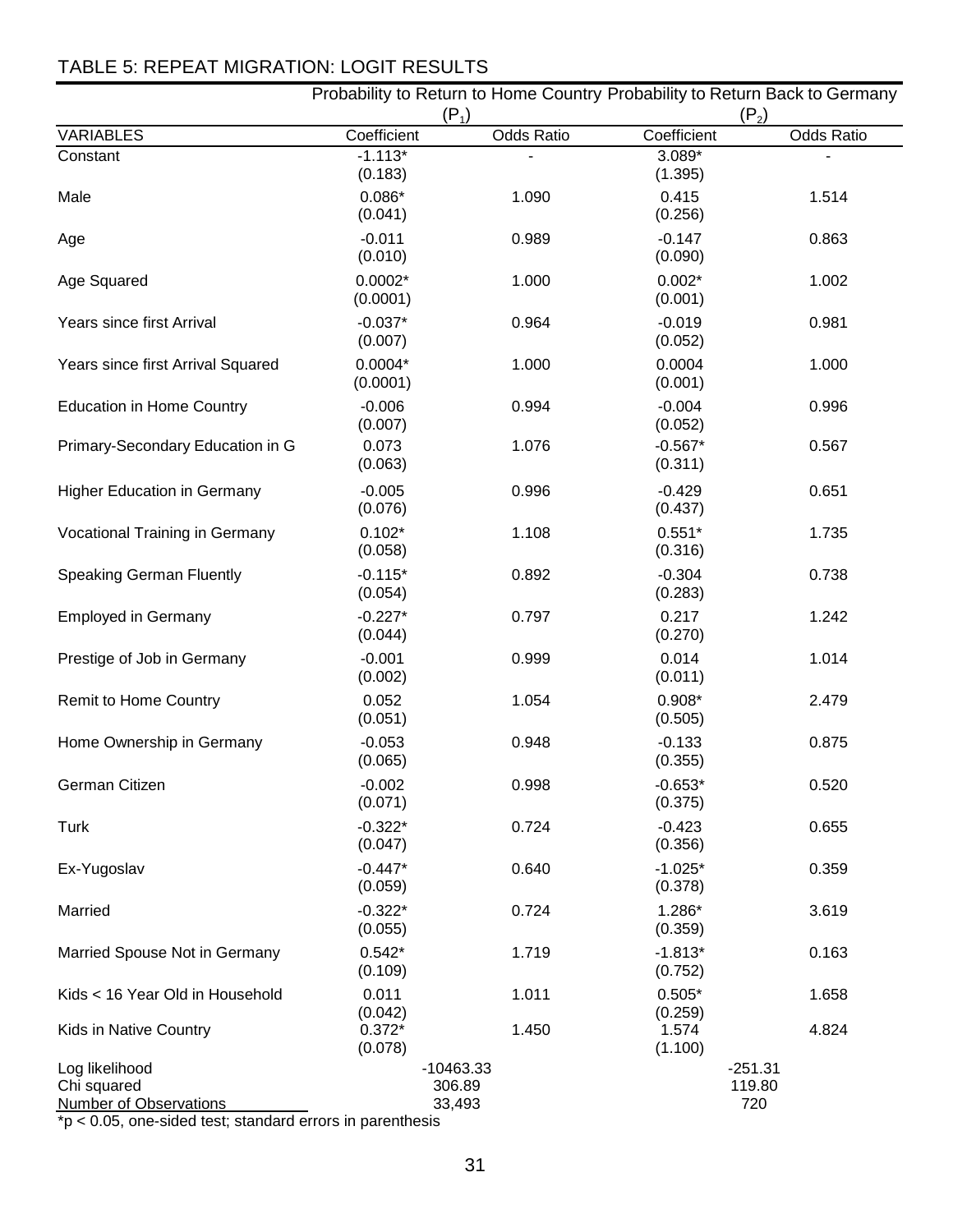

NOTE:  $P_1$  and  $P_2$  are conditional probabilities from different states and do not add up to one (see Table 2).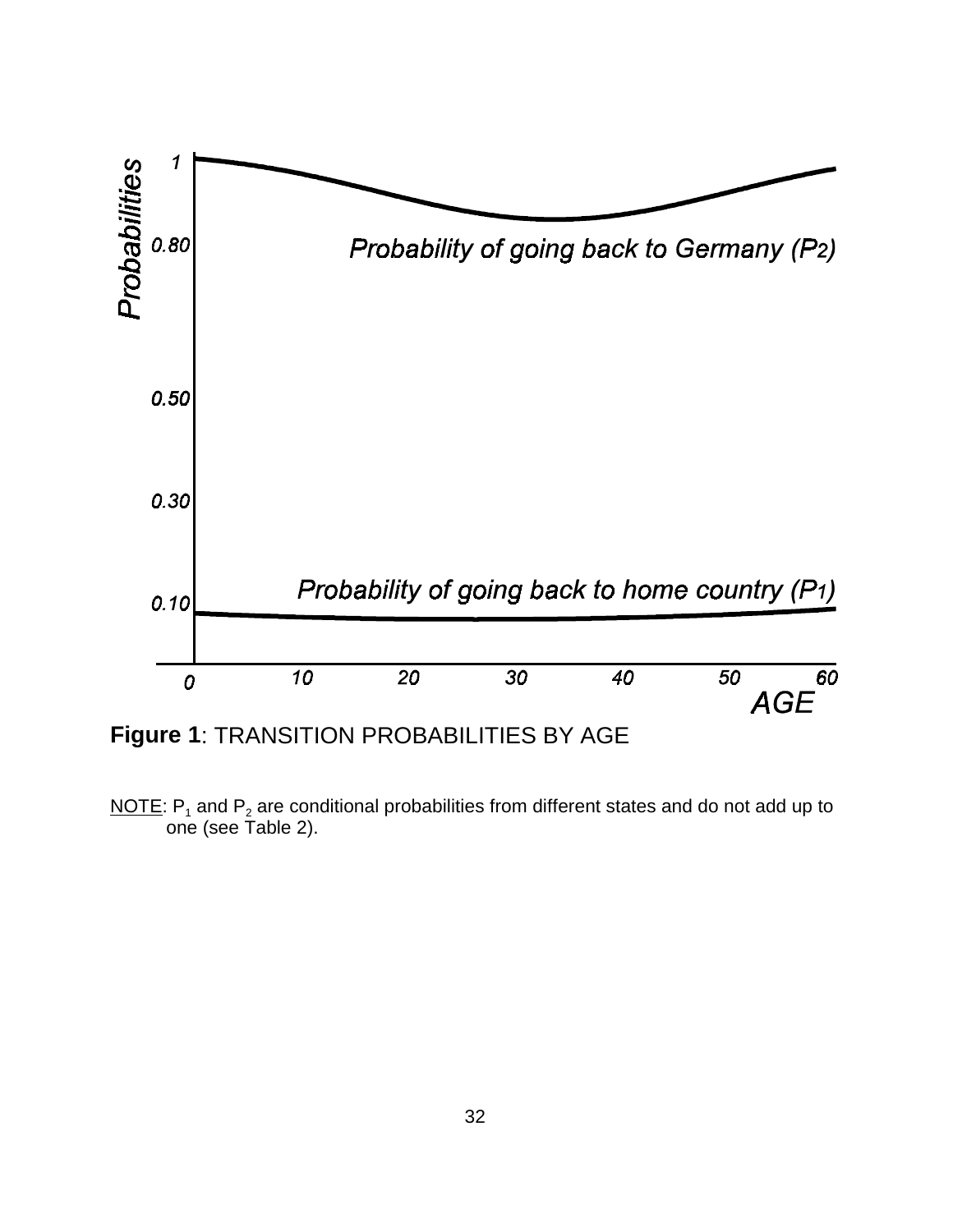

NOTE:  $P_1$  and  $P_2$  are conditional probabilities from different states and do not add up to one (see Table 2).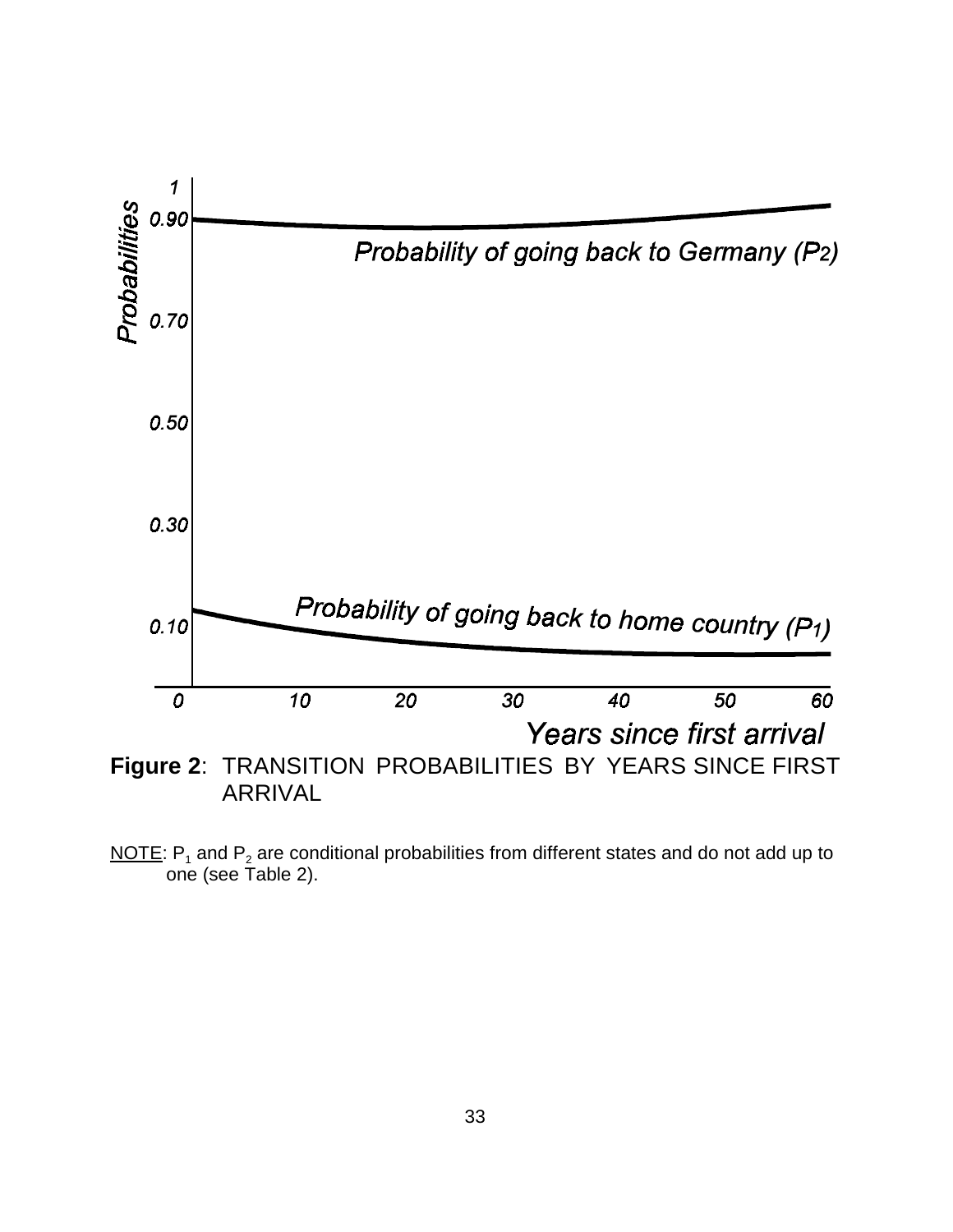

INDIVIDUALS OVER TIME

NOTE:  $P_1$  and  $P_2$  are conditional probabilities from different states and do not add up to one (see Table 2). The singles are sample average individuals who immigrated to Germany for the first time at age 20 and have no children.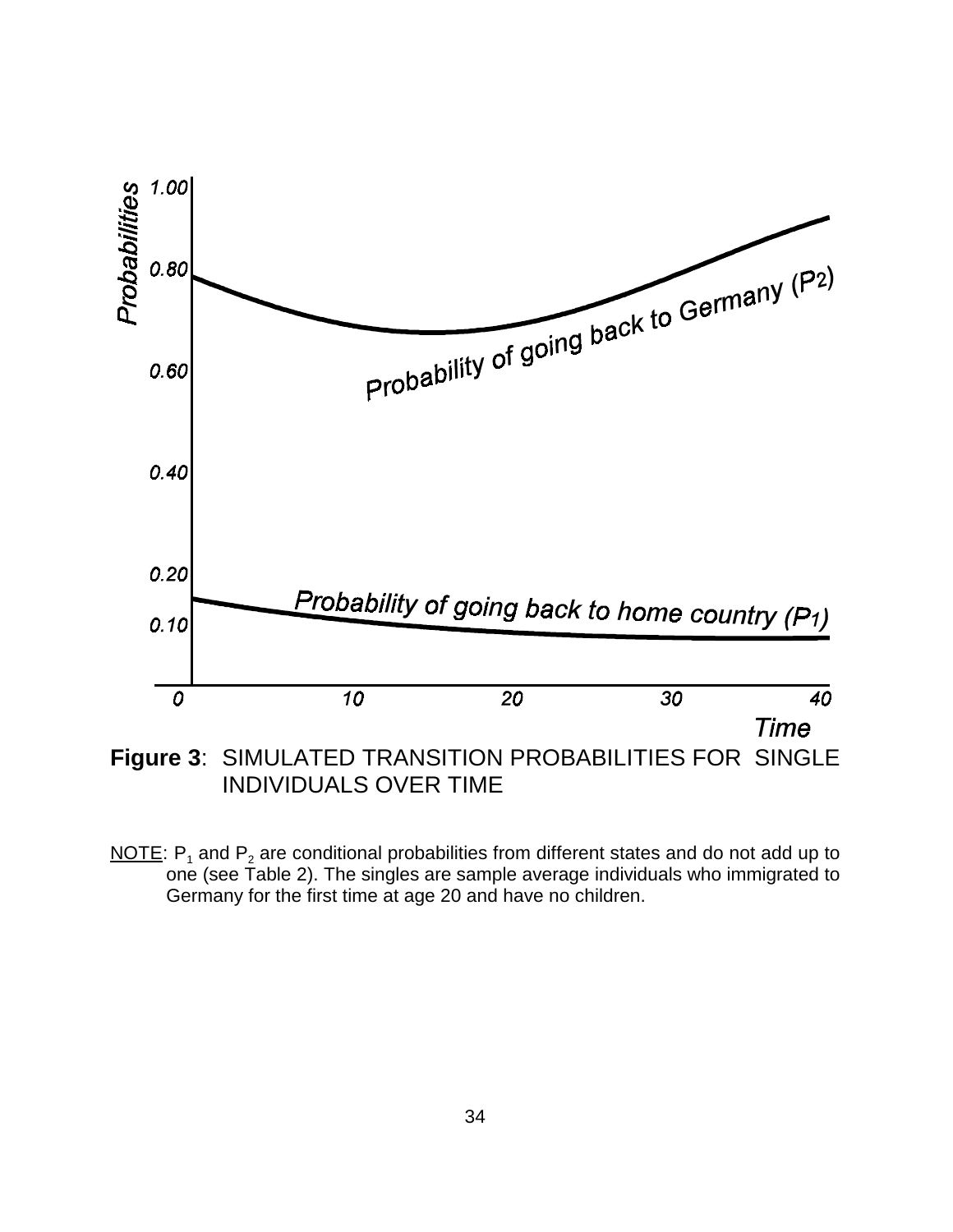

INDIVIDUALS OVER TIME

NOTE:  $P_1$  and  $P_2$  are conditional probabilities from different states and do not add up to one (see Table 2). The married individuals are sample averages who immigrated to Germany for the first time at age 20 and have no children.